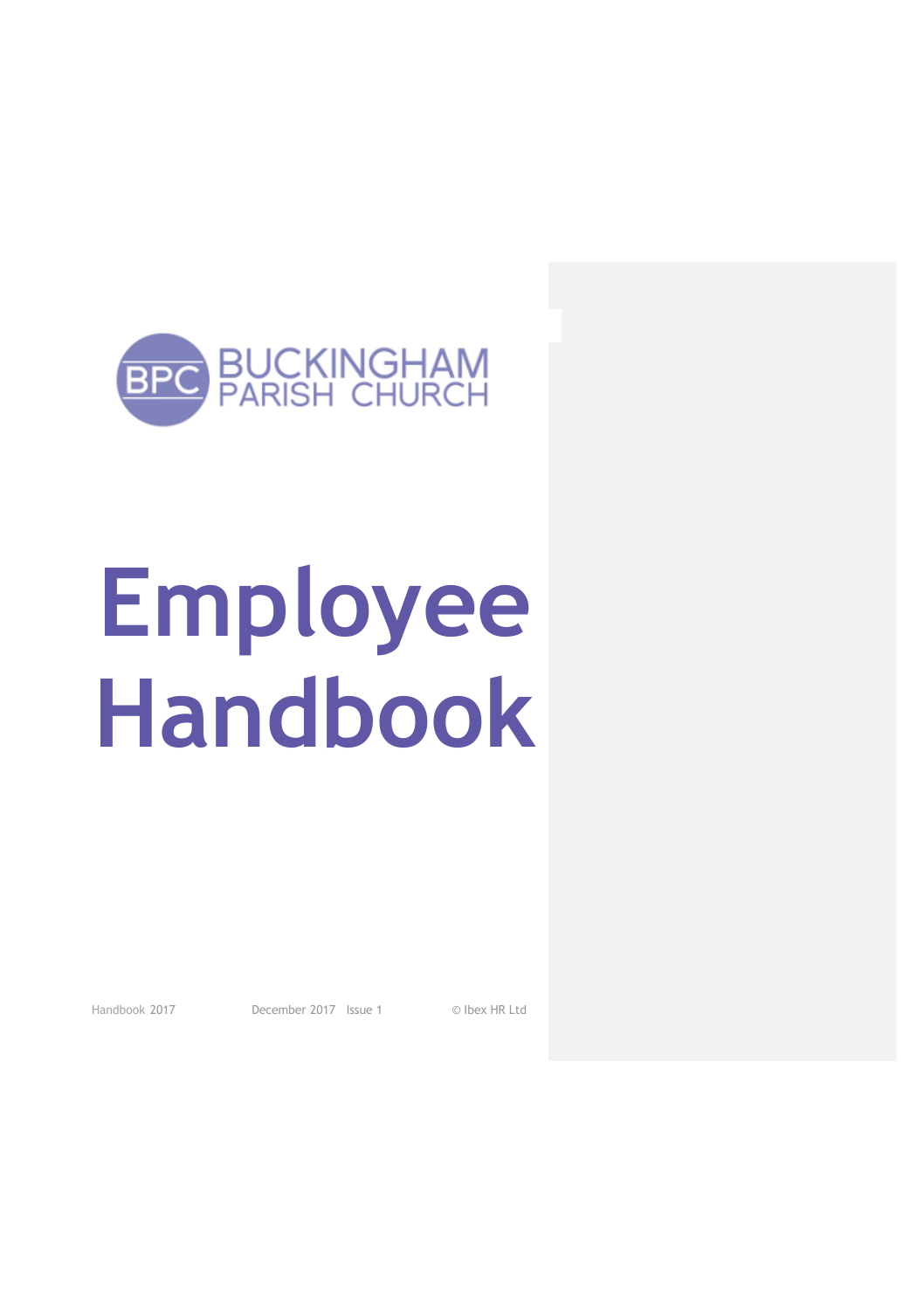## **Contents**

Welcome What we believe

Handbook 2017 December 2017 Issue 1 © Ibex HR Ltd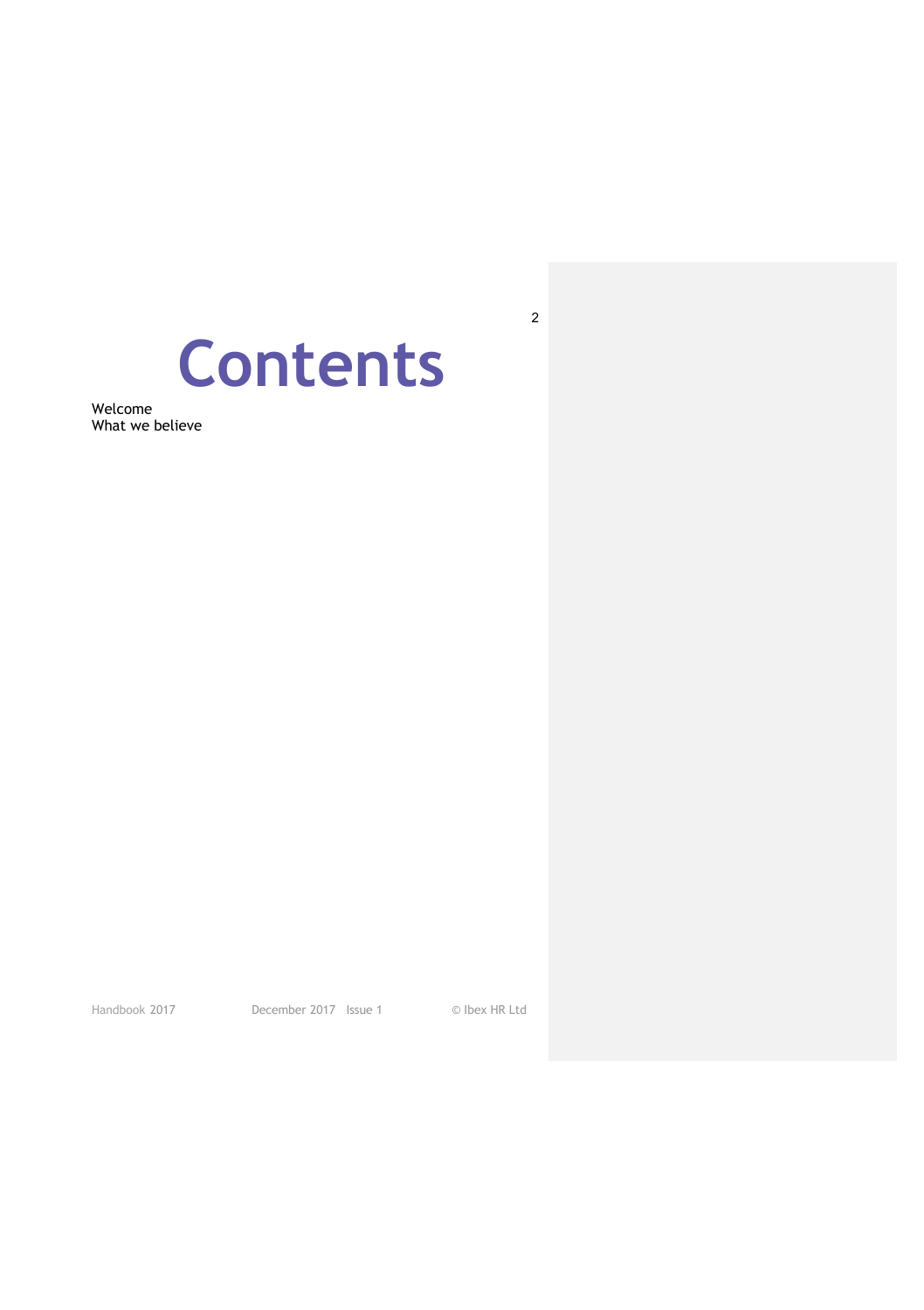## **Welcome**

We are very pleased to have you join the Buckingham Parish Church (BPC) staff team and hope you will enjoy your time with us. BPC is committed as an employer to strive towards an excellent rating in these critical criteria:

- Being an employer who nurtures and cares for our people
- Treating people with the love which God shares with us
- Caring about our environment and upholding the highest moral ethics

The information contained in this Employee Handbook is to familiarise you with our Church and the way it operates, including some of our policies and procedures you may require during the course of your employment. This Handbook forms part of your terms and conditions. Therefore, please ensure that you read and understand the contents and ask your manager if you have any queries.

#### **"Making the difference between success and blessing"**

Handbook 2017 December 2017 Issue 1 © Ibex HR Ltd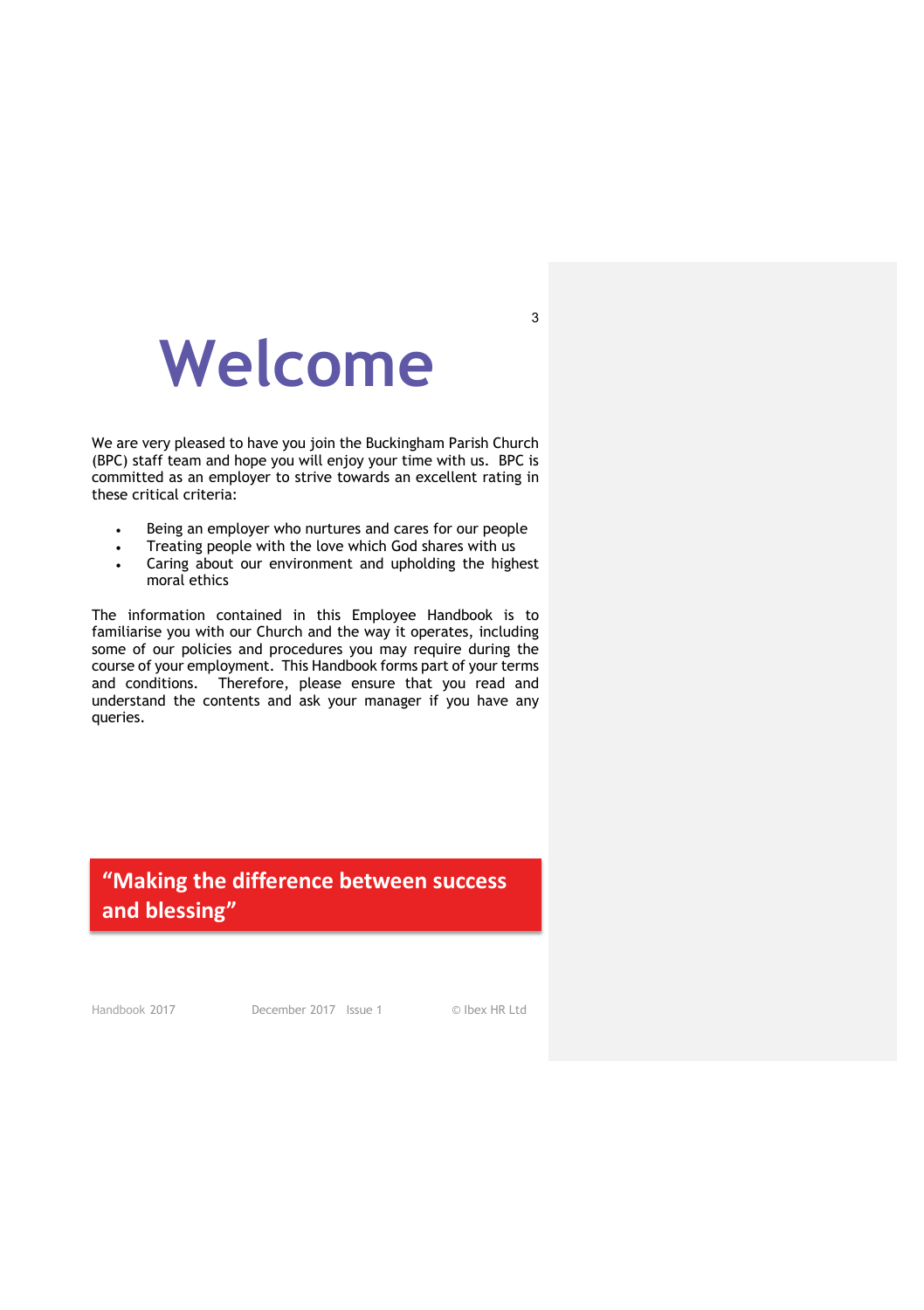## **About BPC**

### **What we believe**

We stand in the tradition of the Anglican Reformers of the 16th Century, affirming with them the great truths which were rediscovered at the time of the Reformation, such as the sovereignty of God in salvation, justification by faith alone, and salvation in Christ alone.

BPC is a church that adheres to mainstream biblical values shared by the overwhelming majority of evangelical Christian churches around the world. Believing the teachings of the Bible and loving all people—including those who have different perspectives—are not mutually exclusive. In fact, this is the very definition of tolerance and inclusiveness.

We are committed to uphold a biblical understanding and teaching on marriage that is a life-long monogamous union between one man and one woman. In order to exercise ministry leadership at BPC all leaders are expected to abide by the Lambeth 1998 resolution on issues of human sexuality.

## **Our Vision**

As a church family, we want to honour God and build His Kingdom here in Buckingham. We believe that God has given us a vision for 2020 and beyond where the church will be a thriving, relevant and caring Christian community serving the town.

It will be a place where all can grow, seek God and a place where lives will be transformed and changed forever. Our vision is encapsulated in three foundational activities as listed below.

BPC is a community that:

Handbook 2017 December 2017 Issue 1 © Ibex HR Ltd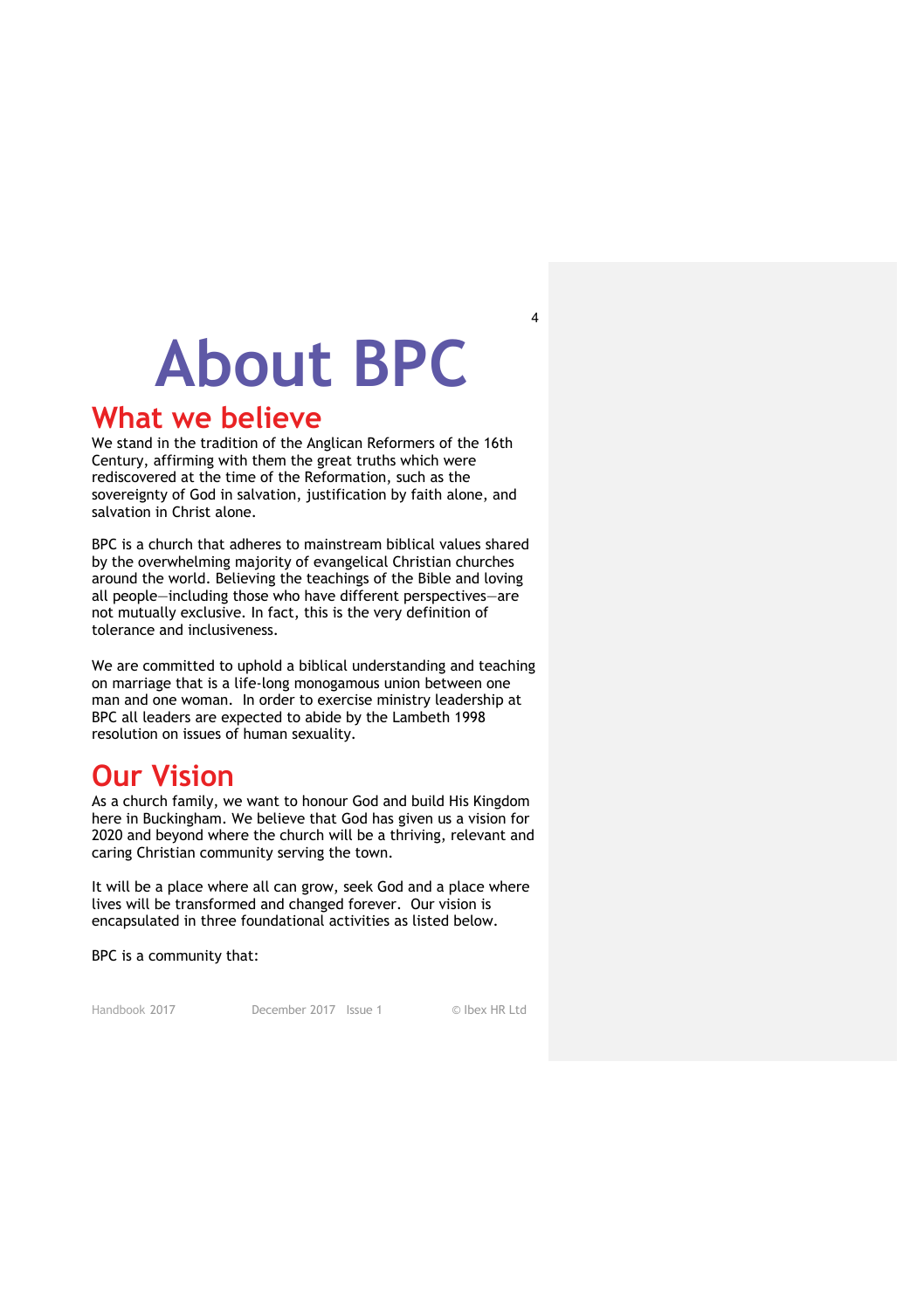#### • **Worships God**

Through excellent, inspiring and engaging worship we want to draw more people into a deeper ongoing relationship with God, where worship truly becomes everything in our lives.

#### • **Makes Friends**

We will be a loving and accepting community where people are welcomed, and deep/genuine relationships are grown to help us be the best we can be and grow more like Jesus.

#### • **Changes the world**

We want to equip and encourage people to recognise and use their God-given gifts to make a difference in Buckingham and the World.

## **Our Core Values**

Handbook 2017 December 2017 Issue 1 © Ibex HR Ltd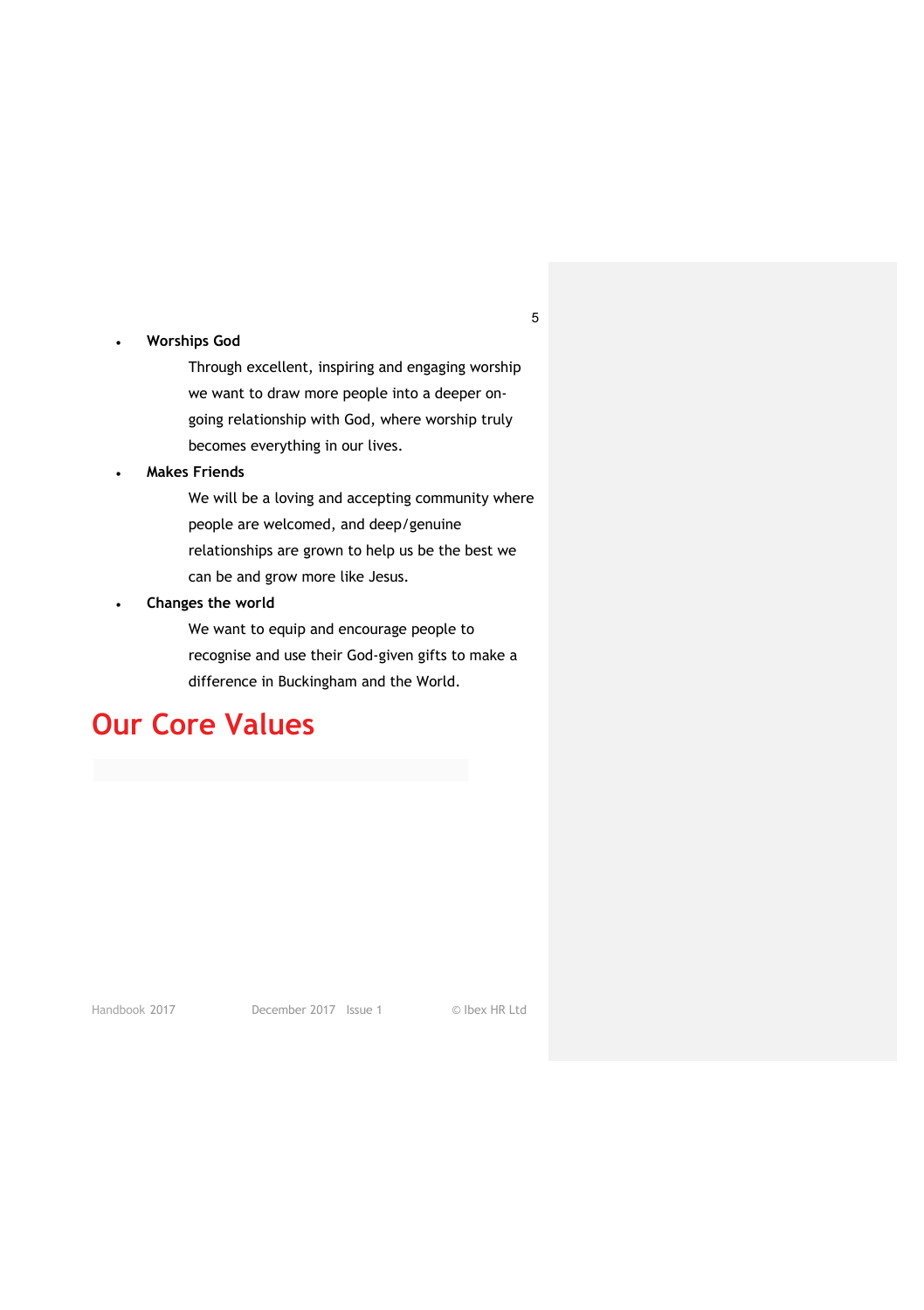## **Induction**

Your line manager or another appointed person will conduct your induction to BPC starting on your first day. It will include the following information: -

- Welcome to BPC and your place of work
- Tour of place of work including fire exits, first aid and emergency procedures
- Instruction on any equipment to be used
- Health and Safety guidance
- Appropriate lines of communication within BPC
- Setting of individual performance expectations and how this will be monitored
- Explanation of the Equality Act 2010 its impact on you as an employee and on the Church
- Employee paperwork (P45, driving licence, right to work in the UK, personal details etc)
- Buckingham Parish Church administration: holiday request, expense forms etc

The induction is designed to ensure you understand what is expected of you, what support or training you may need to fulfil your role, how to ensure we meet the parishioners' needs and how to action any issues or problems. A copy of the Induction Checklist will be signed by you and your manager and retained in your personal file.

Handbook 2017 December 2017 Issue 1 © Ibex HR Ltd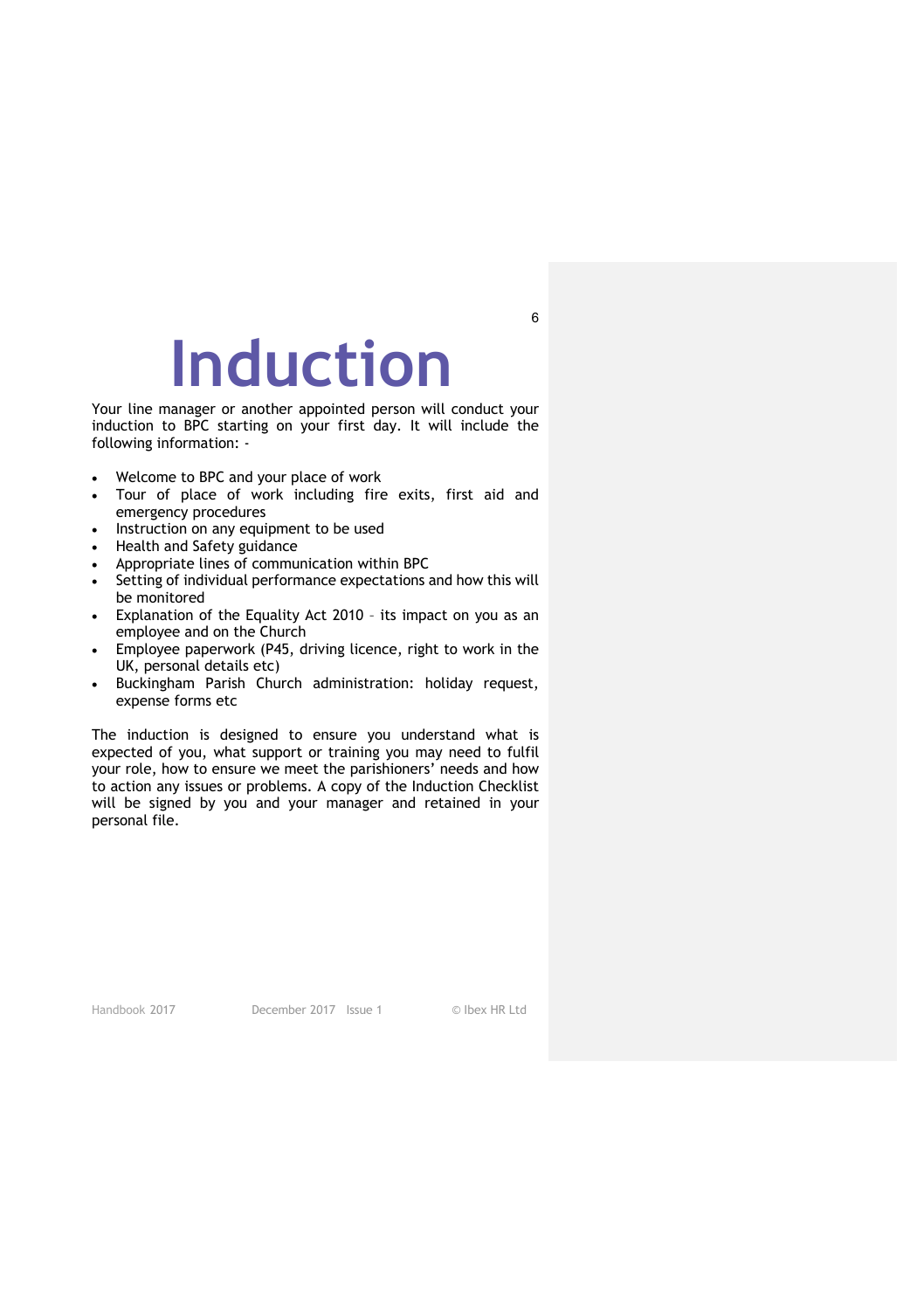## **About your employment**

7

### **Place of Work**

Your normal place of work will be at Buckingham Parish Church, Castle Hill, Buckingham, MK18 1HA or elsewhere by mutual agreement. Please see your Terms and Conditions of Employment for details. Some members of staff may be home based but will be expected to be available for meetings etc at BPC or other venues.

There may be some occasions when you will be required to work elsewhere. This will be on a business needs basis and the Church will pay any reasonable and pre-authorised expenses. The Church will endeavour to give you reasonable notice if there is a need to stay away.

## **Hours of Work**

Full-time hours are 40 per week, however, your specific working hours are itemised in your Terms and Conditions of Employment, along with your working pattern.

Roles within the ministry team hold a requirement to work Good Friday, Christmas Day and most Sundays. If this applies to you, you will receive alternative days off as rest days, as stated in your Terms and Conditions of Employment.

Informal breaks may be taken as appropriate throughout the working day. Fulltime staff are entitled to a half-hour unpaid lunch

Handbook 2017 December 2017 Issue 1 © Ibex HR Ltd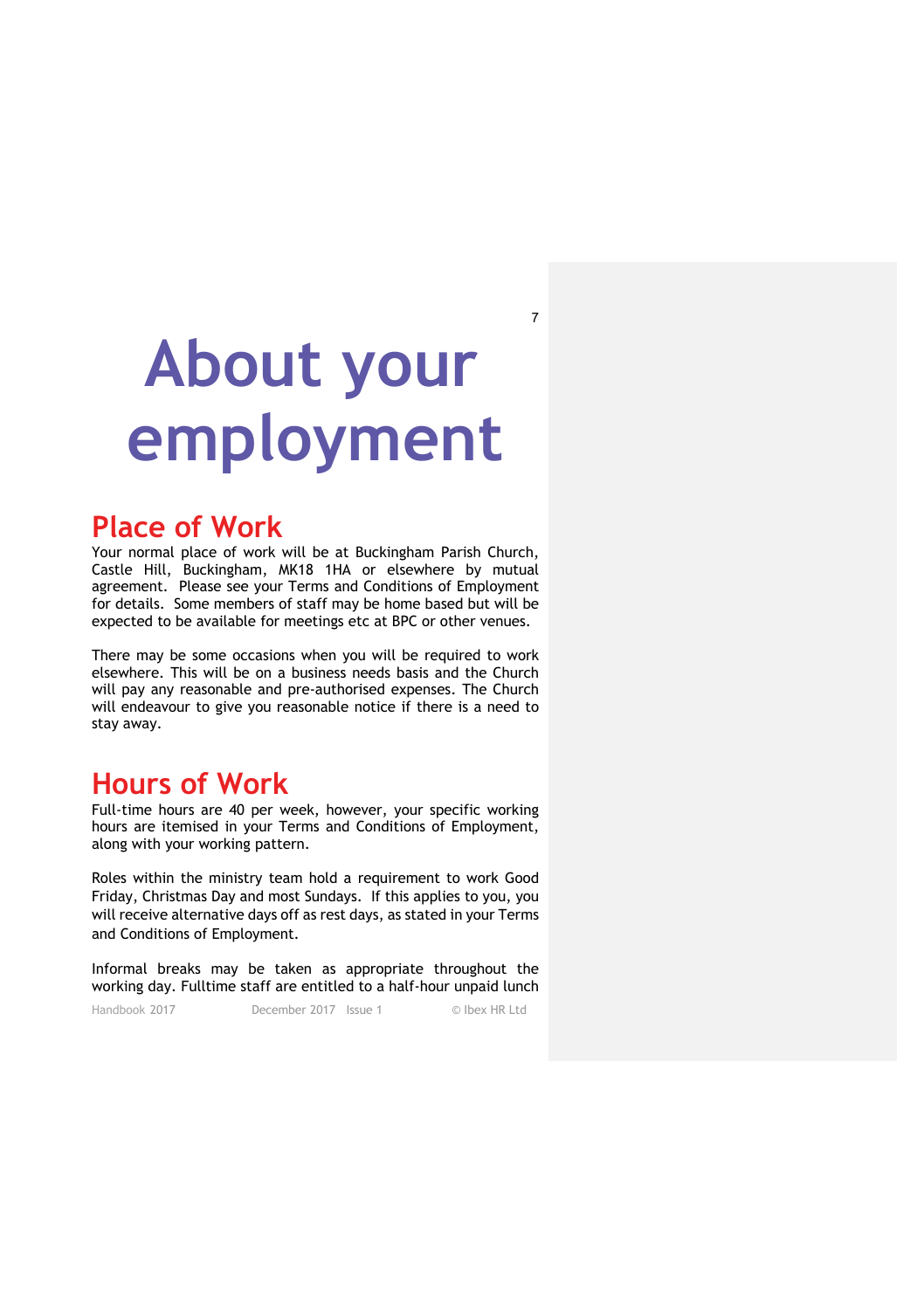break. Whenever you work a block of 6 hours or more in one day you are required by law to take at least a 20-minute unpaid break.

There may be circumstances outside our control which require us to introduce reduced working hours. This measure is a last resort and will only be used when conditions are such that redundancies would be the only viable alternative. Should these conditions arise, we retain the right to introduce reduced working and cut salaries or wages on a pro rata basis for a limited period of time that is subject to review.

### **Overtime**

Overtime is payable at standard hourly rate for all agreed hours worked. Authorisation to work any overtime must first be agreed by the Rector or your line manager, prior to working the overtime, and they will consider whether to pay overtime or agree Time Off In Lieu.

## **Time Off in Lieu (TOIL)**

TOIL may only be accumulated within a plan agreed with the line manager. Any additional hours worked must be agreed in advance. If this agreement is not in place, then the additional hours will not qualify for the accrual of TOIL and will be lost.

When an employee identifies additional hours which might justify TOIL, he/she should raise this with his/her Line Manager with a written breakdown of the hours in advance of the requirement to work them. TOIL will normally only be granted if agreed in advance with the relevant manager. Written authorisation will be given by the relevant manager.

TOIL should be taken as soon as practicably possible after it has been accrued. If this is not possible it must be taken within 3 months of accrual.

Handbook 2017 December 2017 Issue 1 © Ibex HR Ltd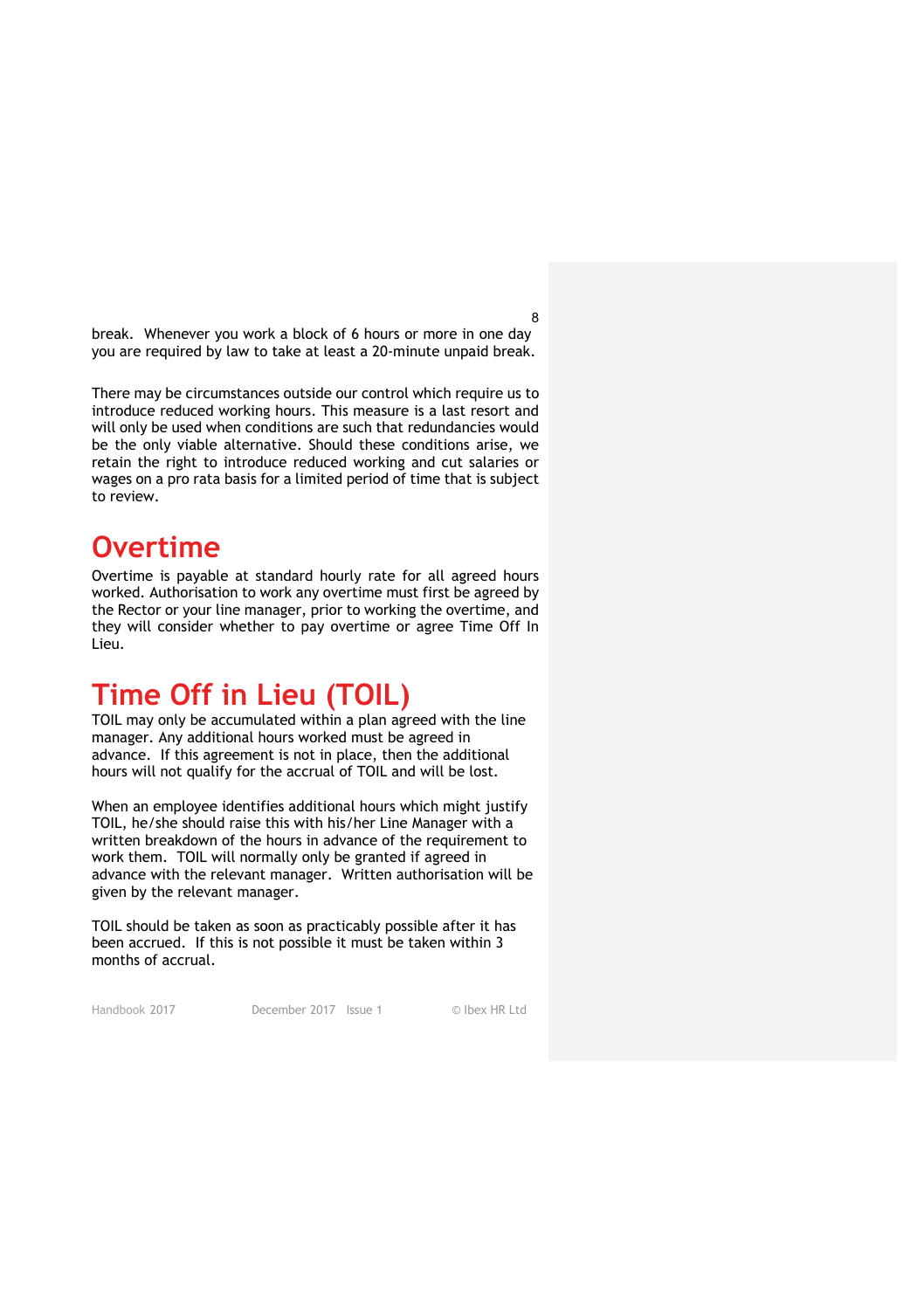TOIL accrued and not redeemed as outlined will be considered lost and no monetary compensation will be offered. TOIL not taken within 3 months of accrual will be lost.

Managers should ensure that employees are given reasonable opportunities to take any accrued TOIL within the approved period and must keep a proper account of additional hours worked.

The operation of TOIL depends on mutual trust. Any suspected abuse of TOIL will be treated as a disciplinary matter.

If an employee leaves BPC, no monetary compensation will be paid for any outstanding TOIL that has not been taken. They should make sure they redeem the TOIL prior to their leaving date or it will be lost.

### **Payments and deductions**

Your salary will be paid monthly in arrears, usually on \*\* day of each month, directly into your bank account.

In your Terms and Conditions of Employment you authorise the Church, in accordance with Part II of the Employment Rights Act 1996, to deduct from your salary or any other sums due to you from the Church, any amount that you owe the Church, including any overpayment of salary. This includes deductions for PAYE, National Insurance and any other deduction an employer is legally required to make.

In the event of any of the following or similar circumstances arising, relevant restitution costs will be debited from your pay over a reasonable period or in a lump sum if you are leaving the Church:

- Leaving within 6 months of attending a training course for which the Church has paid the fees.
- Leaving the Church without returning Church property, which had been property in your possession for the accomplishment of your tasks.

Handbook 2017 December 2017 Issue 1 © Ibex HR Ltd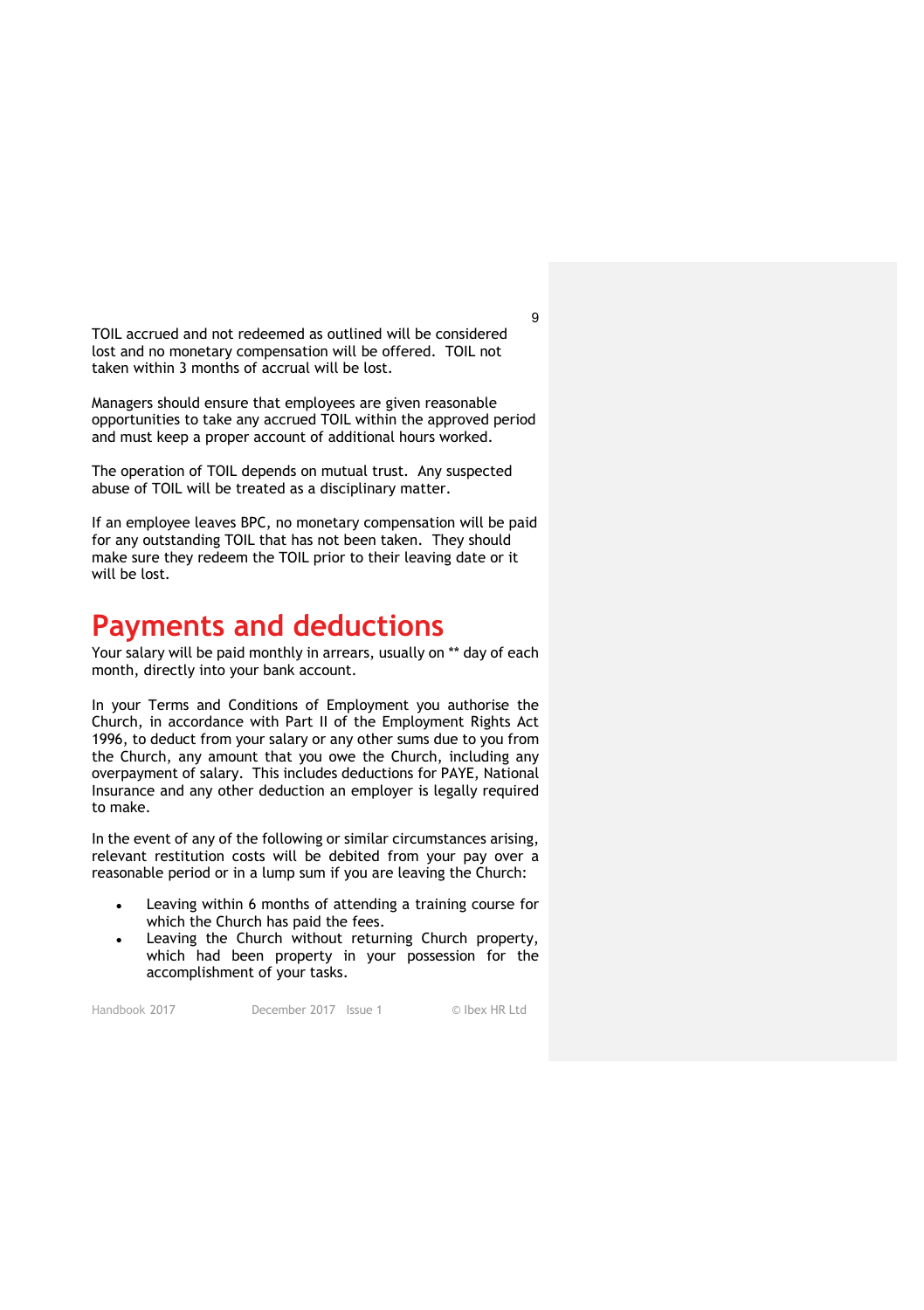Holiday taken in excess of the pro-rata annual entitlement at the time of leaving.

### **Pension Scheme**

Buckingham's Parish Church operates a statutory auto enrolment pension scheme as required by the Government. Employers automatically enrol all eligible employees into a qualifying workplace pension scheme or the new National Employment Savings Trust (NEST). Full details are available via your line manager.

### **Holidays**

The holiday year runs from 1<sup>st</sup> January to 31<sup>th</sup> December each year and your entitlement is 26 days per annum plus the eight statutory bank holidays (New Year's Day, Good Friday, Easter Friday, May Day, Spring Bank Holiday, Late Summer Bank Holiday, Christmas Day and Boxing Day), plus any additional public holidays. For part time staff holiday will be calculated on a pro rata basis. If you are required to work on a Bank Holiday, you will be entitled to another day's holiday in lieu.

BPC staff will not be expected to work in the period between Christmas and New Year each year and will be given at least two months' notice of the days which are to be taken as part of your holiday entitlement. Please keep sufficient enough holiday to cover this period.

Holiday entitlement can be taken only following agreement with the Rector or your immediate manager in writing.

The notice you are asked to provide for holiday must be at least one month for holidays of two weeks duration and one week for holiday requests for less than two weeks duration. You should not make travel bookings until approval has been given. Holidays will be allocated on a first come first served basis. No more than two of all Church staff will be allowed to take holiday at any one time and no

Handbook 2017 December 2017 Issue 1 © Ibex HR Ltd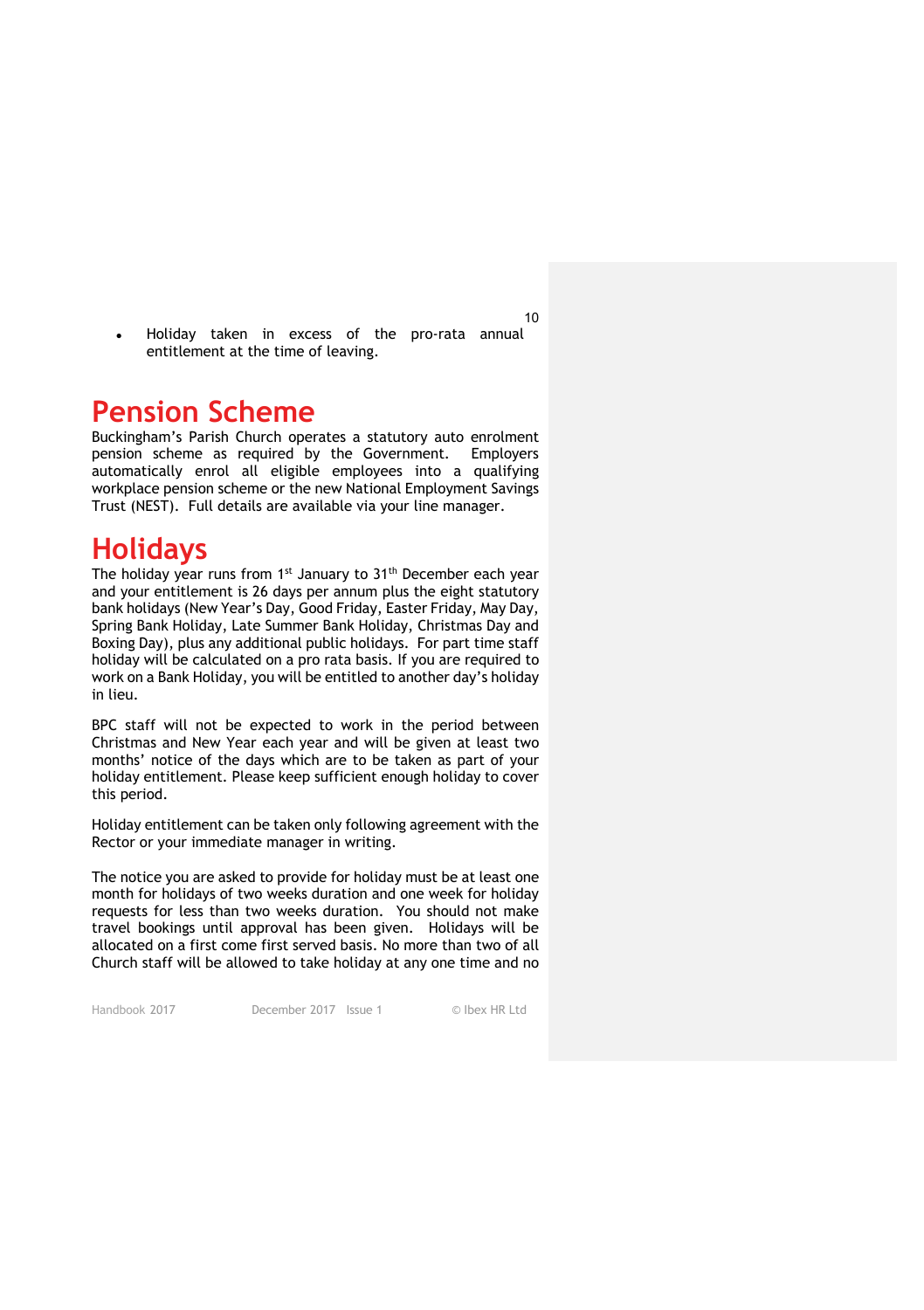11 more than one person per department. The maximum time an employee may take off in one block is 2 working weeks.

Holiday entitlement will only be paid in lieu upon leaving the Church, and only for the days accrued and not taken during the current year. Any holiday taken but not accrued at the time of leaving the Church will be deducted from your final payment.

You are required to take your holiday before 31<sup>st</sup> December each year. In accordance with the Working Time Directive Regulations, statutory holiday may not be carried over to the following year nor paid in lieu.

Management discretion may be applied to holiday entitlement.

**Commented [HR1]:** Do we have an induction checklist?

**Commented [HR2]:** This is quite restrictive. Is it possible to change it?

**Commented [HR3]:** Could we allow up to 5 days carry over, which then must be taken by end March the following year, or is lost?

#### **Absence**

All unplanned absence must be reported by you personally, if possible, as soon as you know that you will not be attending work – this should be at the latest 30 minutes before your start time and should be by phone. Email and/or text or messaging are not acceptable. Failure to contact the Church without reasonable explanation could result in the absence being recorded as unauthorised, which may lead to disciplinary action being taken. In addition, staff are requested to use the staff WhatsApp group to notify colleagues of their absence so that cover may be arranged.

Handbook 2017 December 2017 Issue 1 © Ibex HR Ltd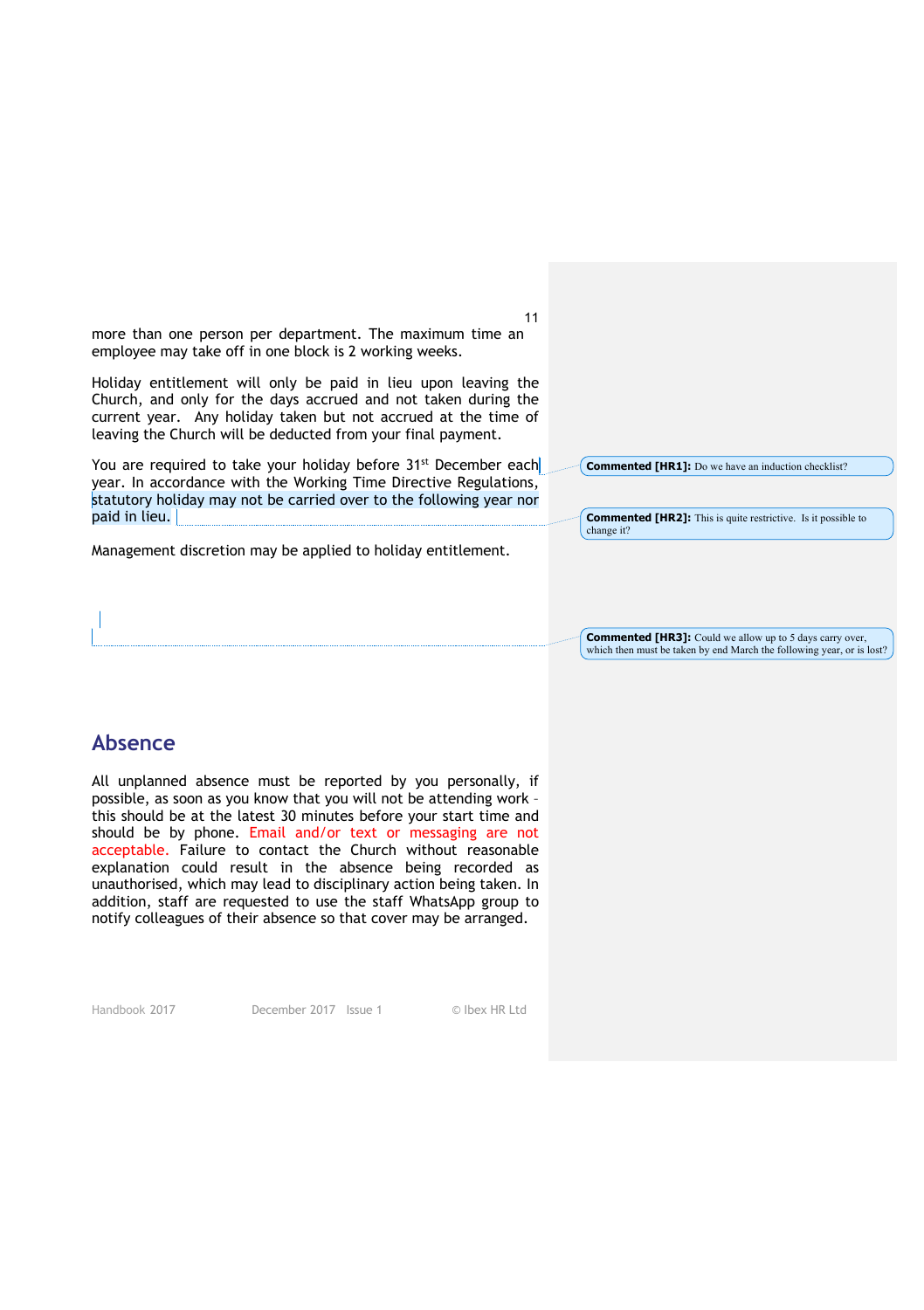#### **Sick pay**

Sick pay will be paid as follows:

| *Service                     | *Full Pav | *Half Pav |
|------------------------------|-----------|-----------|
| First 3 months               | 2 weeks   | 2 weeks   |
| Remaining 9 months of 1 year | 4 weeks   | 4 weeks   |
| Year 2                       | 2 months  | 2 months  |
| Year 3 and onward            | 3 months  | 3 months  |

\*inclusive of any sick pay given in the 12 months preceding the latest period of such leave.

Statutory Sick Pay (SSP) will be paid in accordance with current legislation. This states that all employees are liable to receive SSP if they are sick for four or more consecutive days. There are, however, certain circumstances when the employer has no liability in which case you will be issued with the correct form to claim State Sickness Benefit.

A self-certification form must be completed by you for all sickness absences within 7 days of the commencement of the period of absence. If the absence is longer than 7 days (including weekends) a doctor's fit note is required for that and any subsequent weeks.

#### **Medical Examination**

During your employment you may be asked for a report from your doctor or be required to undergo a medical examination which would be carried out by a doctor designated by the Church. Your permission will be requested to allow a medical report to be sent to the Church from your doctor or following the medical examination.

Handbook 2017 December 2017 Issue 1 © Ibex HR Ltd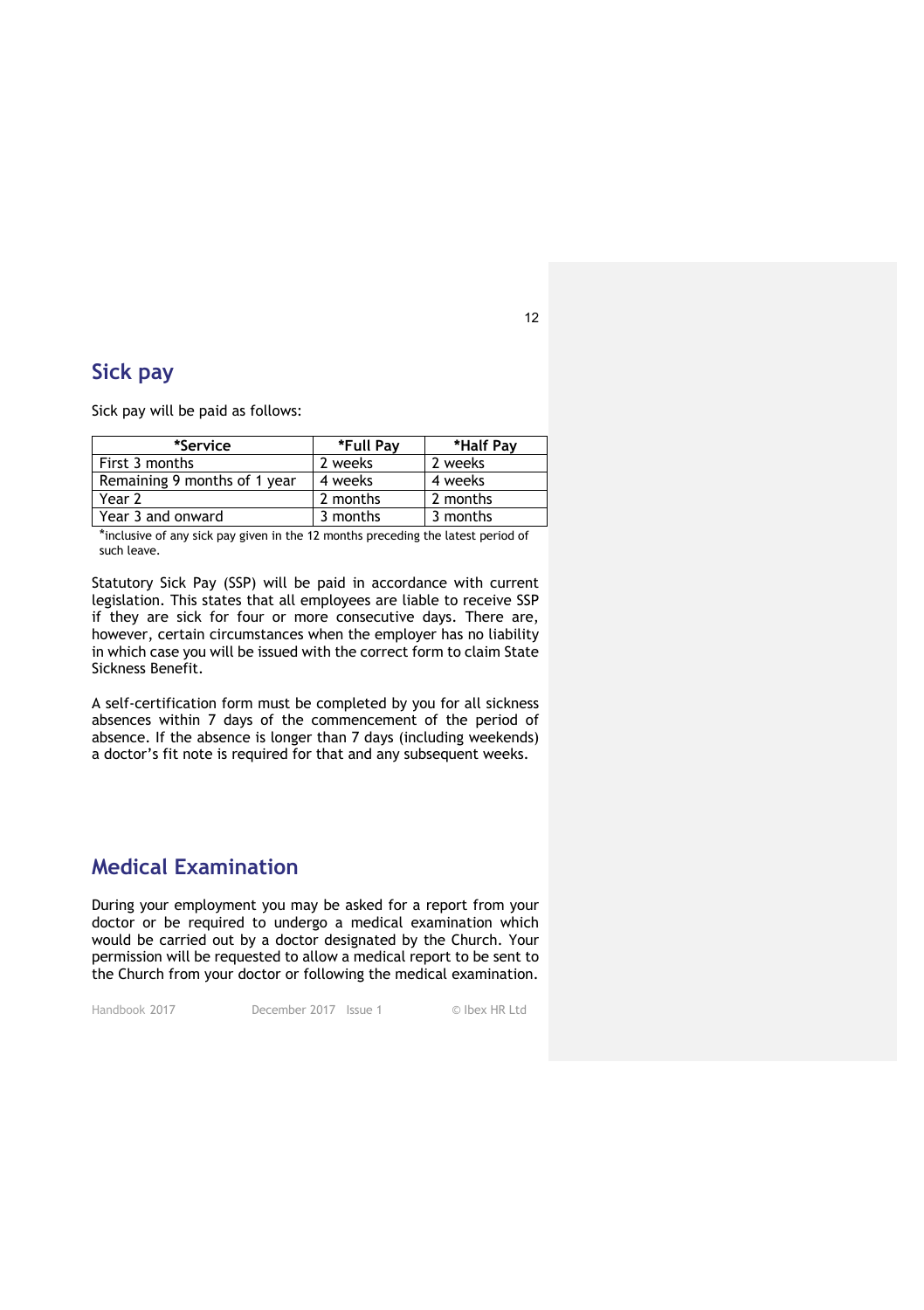#### **Other Absence**

Unpaid leave and compassionate leave may be granted at the discretion of the Rector. Time off for jury service or as a witness in a court case must be discussed with the Rector as soon as you are notified. All expenses should be claimed from the court including those allowed for loss of earnings.

#### **Return to work**

A return to work interview may be carried out by the Rector or your line manager when you come back to work after an absence.

#### **Termination**

Should the Church have reason to terminate this contract or should you leave the Church's employ voluntarily you will return all Church documentation, equipment and any other property or information that is the sole property of Buckingham Parish Church, including databases and contact information.

The Church reserves the right to give pay in lieu of notice if this is considered appropriate.

Handbook 2017 December 2017 Issue 1 © Ibex HR Ltd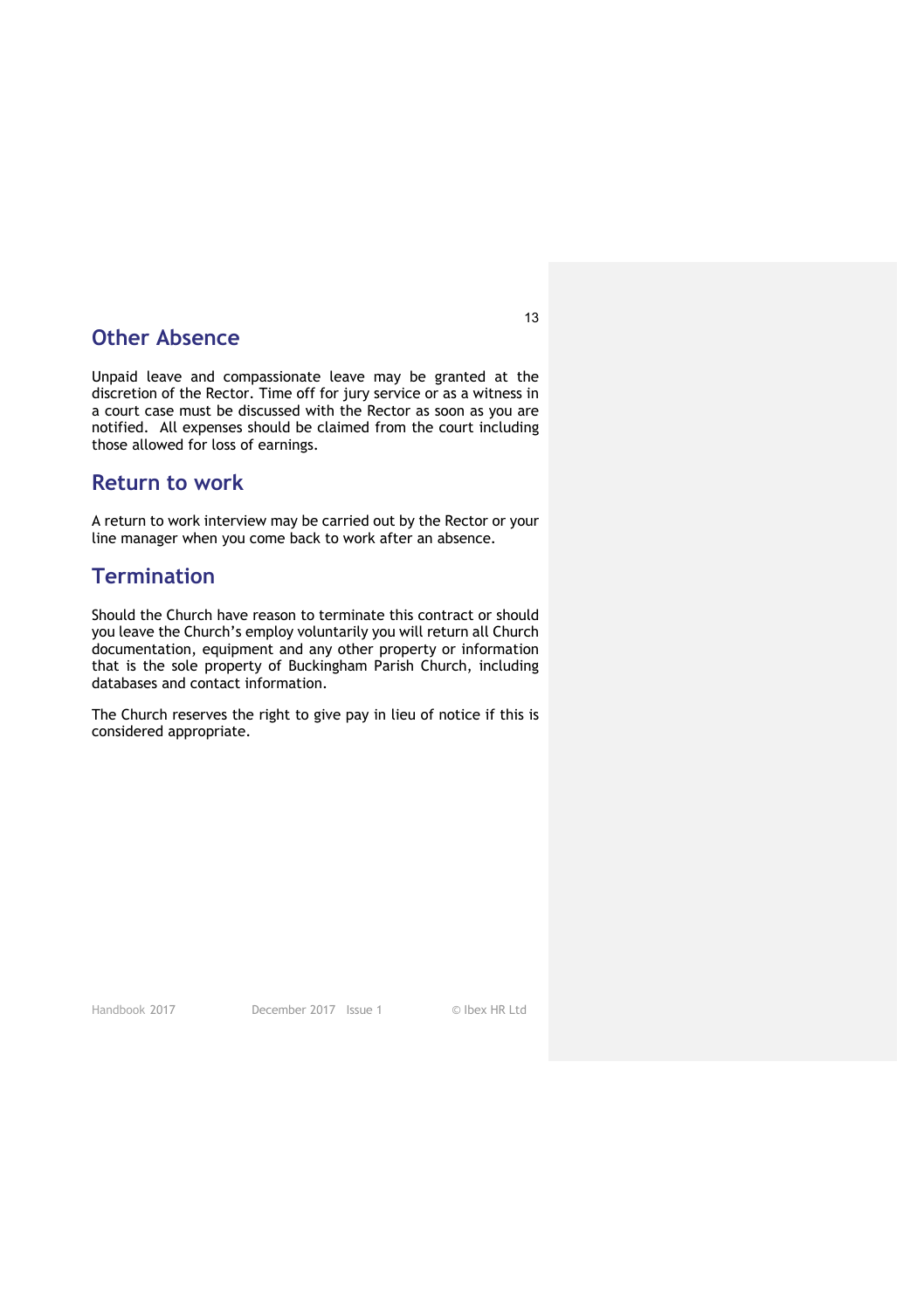#### **Leaving (Exit) Interviews**

When you leave the Church a leaving interview may be conducted. The interview can be carried out by the Rector, your manager or by our external HR advisor. The information received is Church confidential and will be used in general terms only to improve our current policies and procedures.

#### **Training costs**

From time to time the Church may pay to send you on training courses. Should you fail to attend or fail to complete the course the Church will expect you to pay 100% of their costs except in cases of unforeseen emergencies which will be give reasonable consideration by your line manager. If your employment is terminated within 6 months of the training you will be liable to reimburse Buckingham Parish Church the total costs less 1/6 for every month worked after completion of the course.

#### **Driving Licence**

If you drive during Church time whether your own vehicle or a Church vehicle you will be asked from time to time to produce a valid driving licence. Failure to do so could mean that the Church will be unable to continue employing you in that role.

#### **Own vehicles**

If you are required to use your own car on Church business you will need to ensure that it is insured for business purposes, kept regularly maintained, clean and tidy inside and out and have a current MOT and Road Fund Licence for the vehicle. You should only drive if you hold a full current driving licence and you may be asked to produce your driving licence and vehicle maintenance documentation at your induction and at regular intervals thereafter.

Handbook 2017 December 2017 Issue 1 © Ibex HR Ltd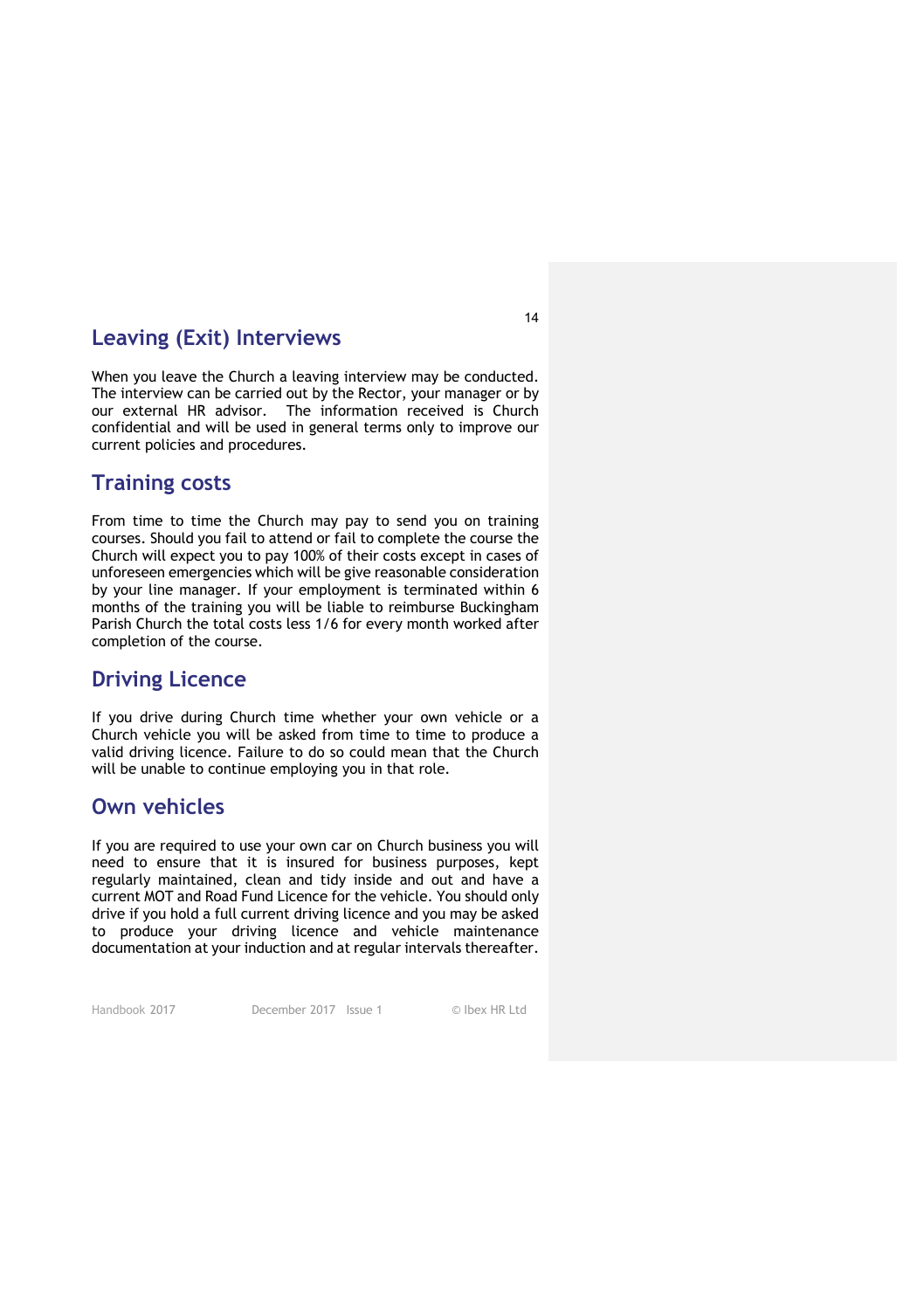#### **Church vehicles**

Subject to holding a current, full driving licence, some employees may be asked to use a Church vehicle for the performance of their duties. Only people authorised by the Church may drive a Church vehicle.

Personal items are left in the vehicle entirely at your own risk and the Church does not accept any liability for loss, theft or damage of personal items. Any traffic fines you incur as a result of negligence will be your liability and will not be paid by the Church. You should pay any such fines promptly and failure to do so will result in the fines and the consequential penalties being deducted from your salary.

Whenever you drive the vehicle you will be responsible for ensuring the vehicle is properly looked after, for its maintenance in a roadworthy condition and for ensuring that it is clean both inside and out. The Church may seek to recoup any losses in the event of damage caused to the vehicle by your negligence or default. In addition, you will be responsible for the excess which is required to be paid which is not recoverable from the Church insurance should the vehicle be involved in an accident and if the responsibility is clearly shown to be yours.

The following must be reported to the Church:

- vehicle defects
- any road traffic accident in which you may be involved whilst driving the car, whether or not that occurred on the Church's business
- any fixed penalty notice or any order of any court to endorse your driving licence or to disqualify you from holding a driving licence, whether or not that consequence occurred whilst driving on the Church's business
- any other event which results in you being ineligible to drive a Church vehicle

Failure to observe these rules or failure to use the vehicle in a

Handbook 2017 December 2017 Issue 1 © Ibex HR Ltd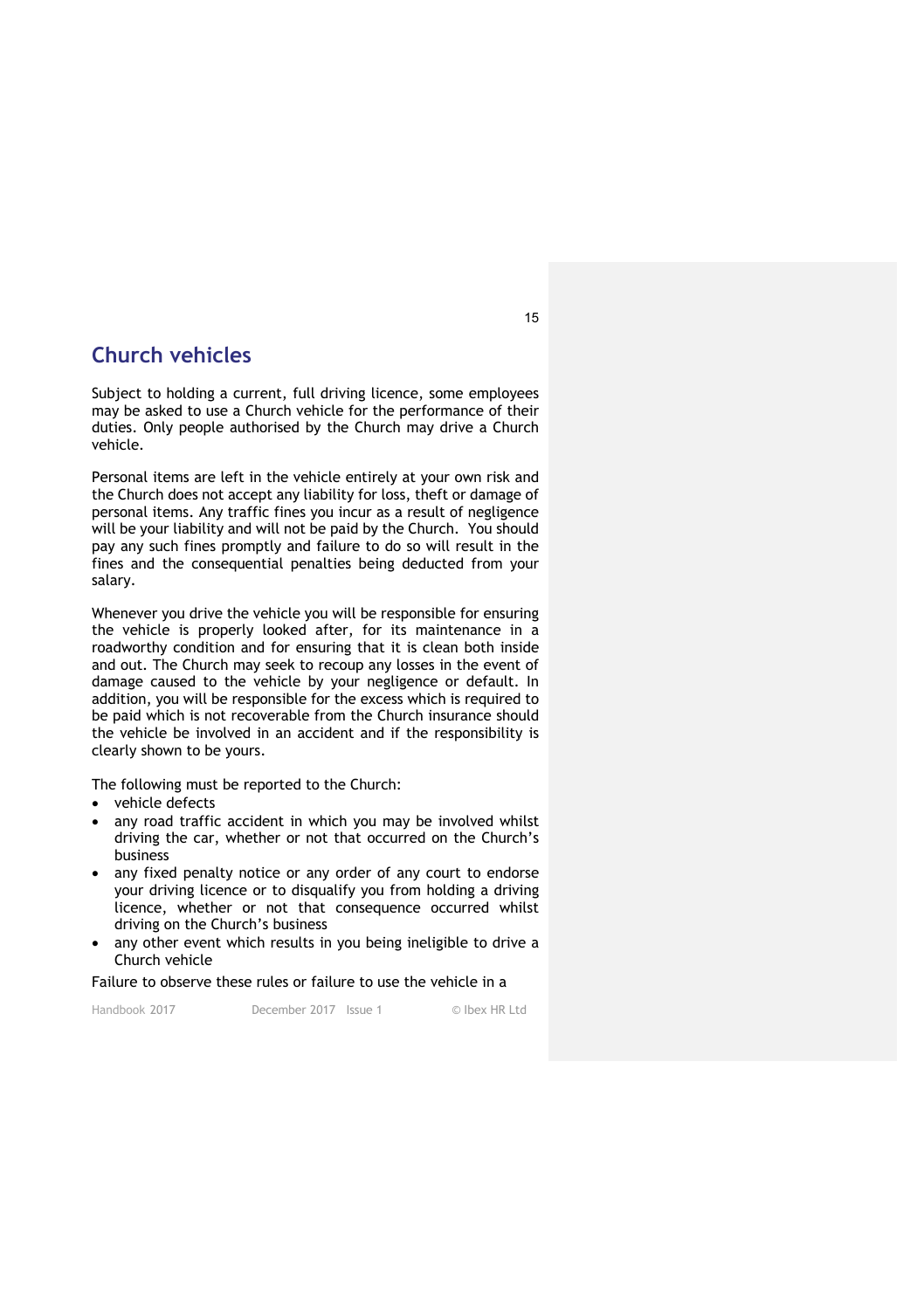reasonable and responsible manner may result in disciplinary action and will be dealt with in accordance with the Church's disciplinary procedure. Depending on the seriousness of the breach, it may constitute potential gross misconduct rendering you liable to summary dismissal.

#### **Driving and mobile phones**

You are completely prohibited from using a mobile phone or similar electronic device whilst driving as part of your job duties. If you are discovered contravening this rule, you will face serious action under the Church's disciplinary procedure. In view of the potential health and safety implications, it may also constitute gross misconduct and could render you liable to summary dismissal.

If you do wish to use a mobile phone when driving, you must stop the car and completely turn off the vehicle's engine and remove the key before using the mobile phone. A person is regarded as "driving" for the purposes of the law if the key is in the ignition, even if their vehicle is stationary.

#### **Expenses**

Most employees will be allocated a budget and are responsible to their line managers for how it is spent. Re-imbursement of expenses is achieved through completing an expenses claim form, substantiated by receipts, each calendar month and having it authorised by their line manager by the 7th of the following month. Any expenses over £50 must be approved by line managers before the expenditure is incurred. All expenses will be reimbursed by BACS. Staff members who do not have a budget should clear any expenses with their line manager before incurring them and claim as above.

Handbook 2017 December 2017 Issue 1 © Ibex HR Ltd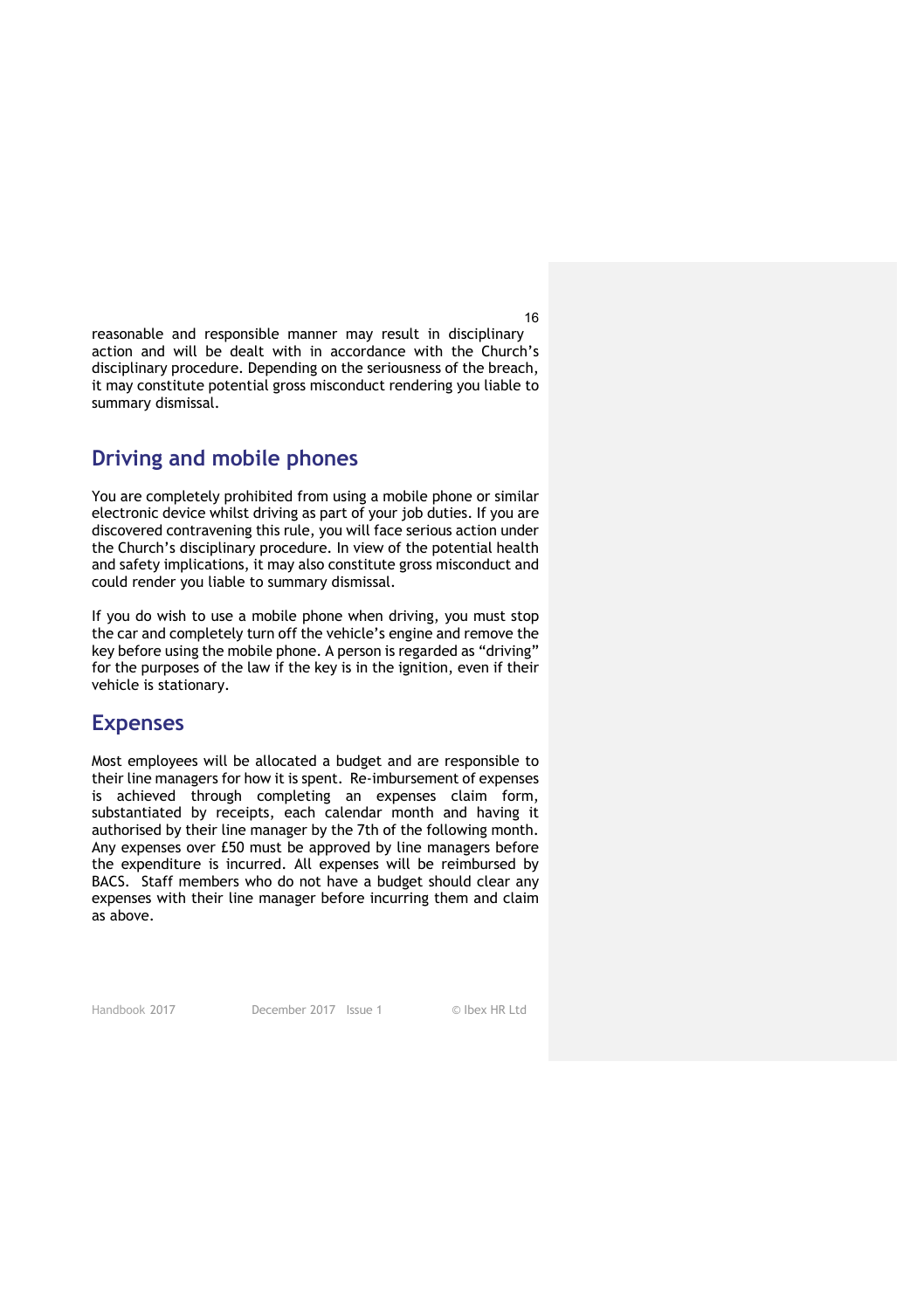#### **Church Credit Card**

Those possessing a Church credit card must submit the monthly statement sheet marked up with relevant budget codes within 2 weeks of receipt, passing it to their line manager for approval. BPC can ask for the return of a church credit card at any time and for any reason and without notice. The cards are only to be used for purchases and expenditure directly related to BPC.

#### **Performance Reviews**

Appraisals and informal personal development reviews may be conducted on a regular basis to recognise strengths and identify specific needs. These reviews will be carried out by the Rector or your manager in addition to all performance being constantly monitored by means of quality and quantity of work completed.

#### **Access to Personal Information**

Buckingham Parish Church aims to fulfil its obligations under the Data Protection Act 1998 and the General Data Protection Regulation 2018 to the fullest extent and therefore provides access on request to personal data held about you by the Church.

#### **Data Protection**

As part of your terms and conditions of employment, you give the Church permission to collect, retain and process information about you, such as age, sex and ethnic origin. This information will only be used so that we can monitor our compliance with the law and best practice in terms of equal opportunity and non-discrimination.

You have the right to prevent processing likely to cause damage or distress to you or anyone else and to ask the Information Commission to assess whether the Act has been contravened.

Handbook 2017 December 2017 Issue 1 © Ibex HR Ltd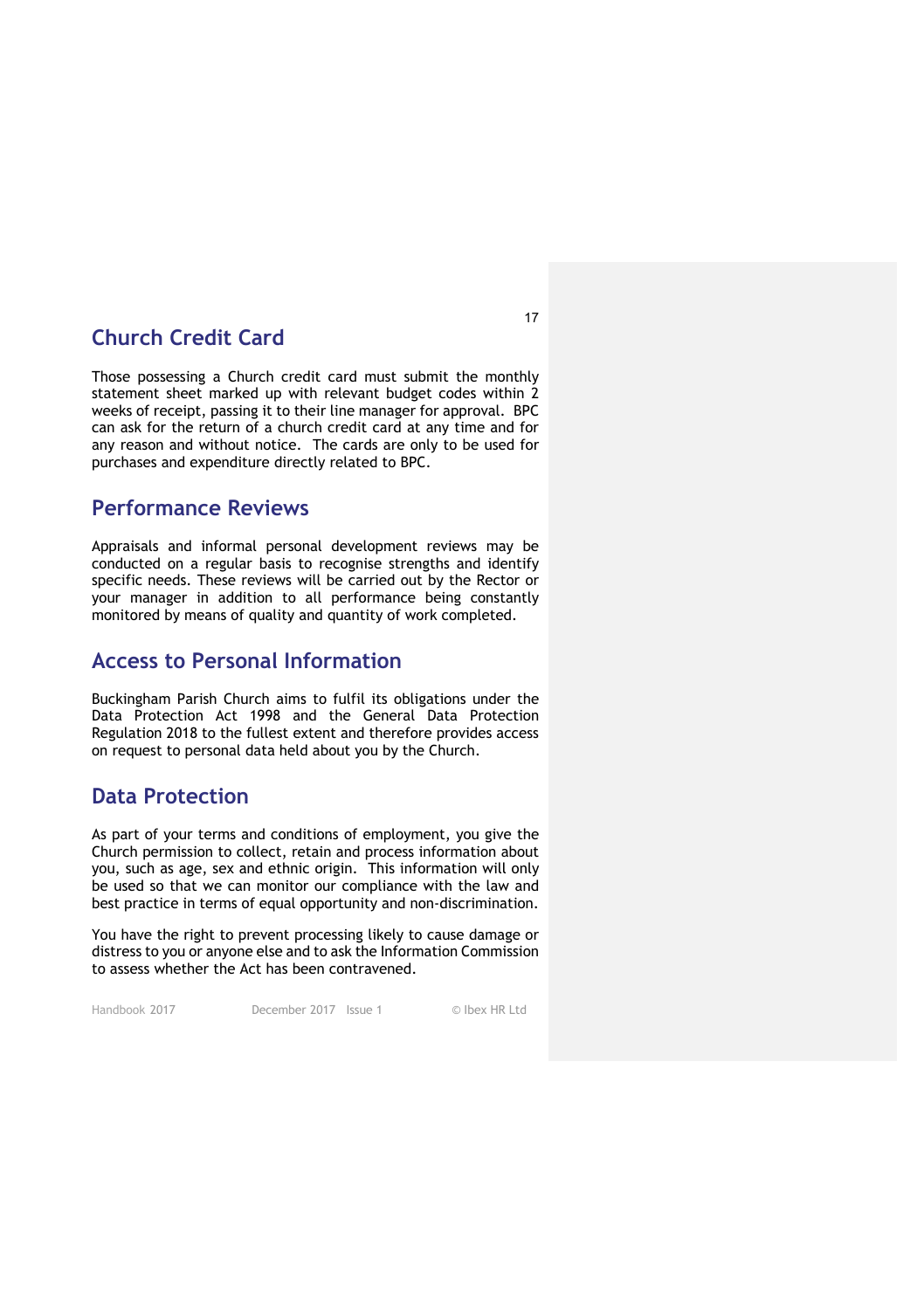Each individual is responsible for ensuring that they communicate to the Church any changes to their personal information in writing to make sure that items such as emergency contact details are current and accurate at all times. The information which we hold will be checked with you from time to time to ensure that it remains up to date.

You are also advised in accordance with the Data Protection Act 1998 and the General Data Protection Regulation 2018 that your personal details will be retained on computer and on your personal file for the purposes of processing pay, monitoring of policies and statutory requirements. This data is confidential and will not be disclosed to a third party unless required by law to do so. No information given will be used without your consent.

#### **Health, Safety and Welfare**

All employees are expected to comply with a safe method of working and best practice as they carry out all their duties and comply with all health and safety provisions. Please see the Health and Safety Policy

#### **First Aid**

Details on availability of First Aiders will be discussed as part of your initial Induction. Any accident, however slight, should be reported to your manager who will record the details in the Accident Book which is located in the main office.

#### **Smoking**

Smoking is not permitted anywhere in the building or in Church vehicles at any time. If you choose to smoke outside the building you must ensure that the area is kept free from all types of litter.

Handbook 2017 December 2017 Issue 1 © Ibex HR Ltd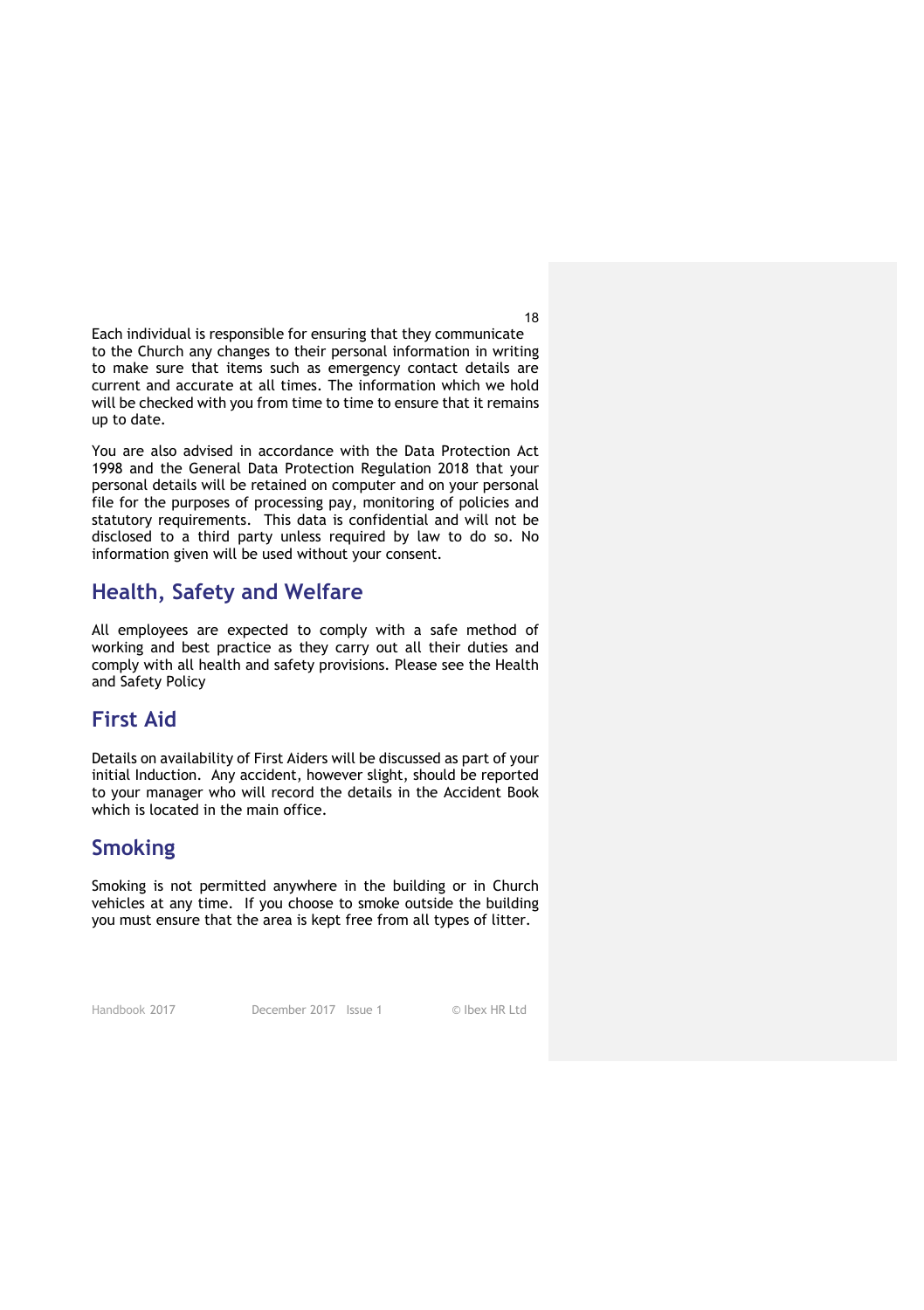#### **Alcohol, drugs and illegal Substances:**

No drugs nor illegal substances may be brought onto or consumed on the Church's premises nor consumed in Church vehicles at any time. A moderate amount of alcohol may be consumed if appropriate but you will not be permitted to remain at work if you appear to be incapable of carrying out your job role or under the influence of alcohol, drugs or illegal substances, as determined by the Rector or your manager and you may be asked to undergo appropriate testing. A breach of these provisions is a disciplinary offence and will be dealt with in accordance with the Church's disciplinary procedure.

#### **Right to Search**

Whilst most employees are loyal and trustworthy, it is an unfortunate fact that some employees may occasionally be dishonest or they may try to bring drugs or alcohol onto the Church's premises in contravention of the Church's terms and conditions of employment.

In order to counter these potential problems, the Church reserves the right to carry out personal searches of employees in the workplace. Searches will be conducted having regard to the section on Equal Opportunities and dignity at work and entirely on a random basis. They may be carried out at any time whilst an employee is in the workplace.

If you refuse to submit to a personal search without good reason, this is a serious matter and will be dealt with in accordance with the Church's disciplinary procedure.

Handbook 2017 December 2017 Issue 1 © Ibex HR Ltd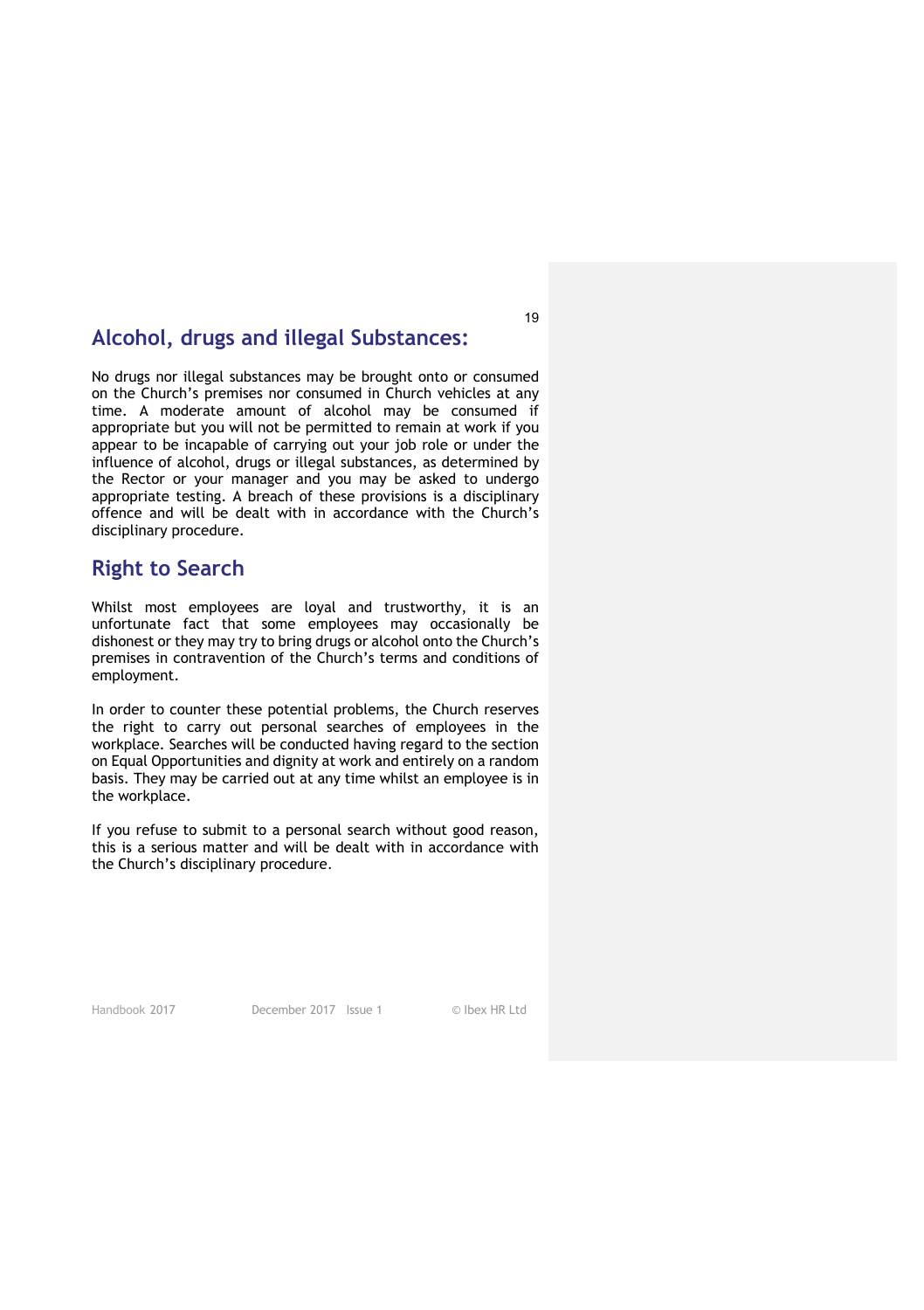#### **Church Property and Equipment**

You are responsible for ensuring that all Church equipment is properly taken care of. As an employee of Buckingham Parish Church you could be held responsible for wilful damage, neglect or loss, which would be dealt with via the Church disciplinary procedure should the need arise. All items of Church equipment issued to you must be returned upon leaving the Church.

#### **Monitoring**

Buckingham Parish Church reserves the right to monitor your use of email, the internet, any access control and security systems, telephone, postal and other facilities in the workplace. The Church expects you to be reasonable in your use of these facilities and not to abuse this trust.

#### **Use of Telephones**

Phones should be used primarily for Church business purposes, except for occasional private use, as even incoming personal calls can be disruptive and you are expected not to abuse this facility. All incoming calls should be kept to a minimum.

Wherever possible personal calls, in and out, should be restricted to your breaks. Non-compliance with any of the above may result in disciplinary measures being taken.

#### **Internet, Email and Social Media**

You may have access to email and the internet for exclusive use in connection with Church business and as part of the normal execution of your duties. You are not permitted to surf the internet or spend time 'chatting' by email or social networking sites during your working hours. You are also not allowed to circulate any nonchurch material by email, as there is a risk of sexist, ageist, racist or other offensive or discriminatory remarks or jokes being sent which amount to unlawful harassment.

Handbook 2017 December 2017 Issue 1 © Ibex HR Ltd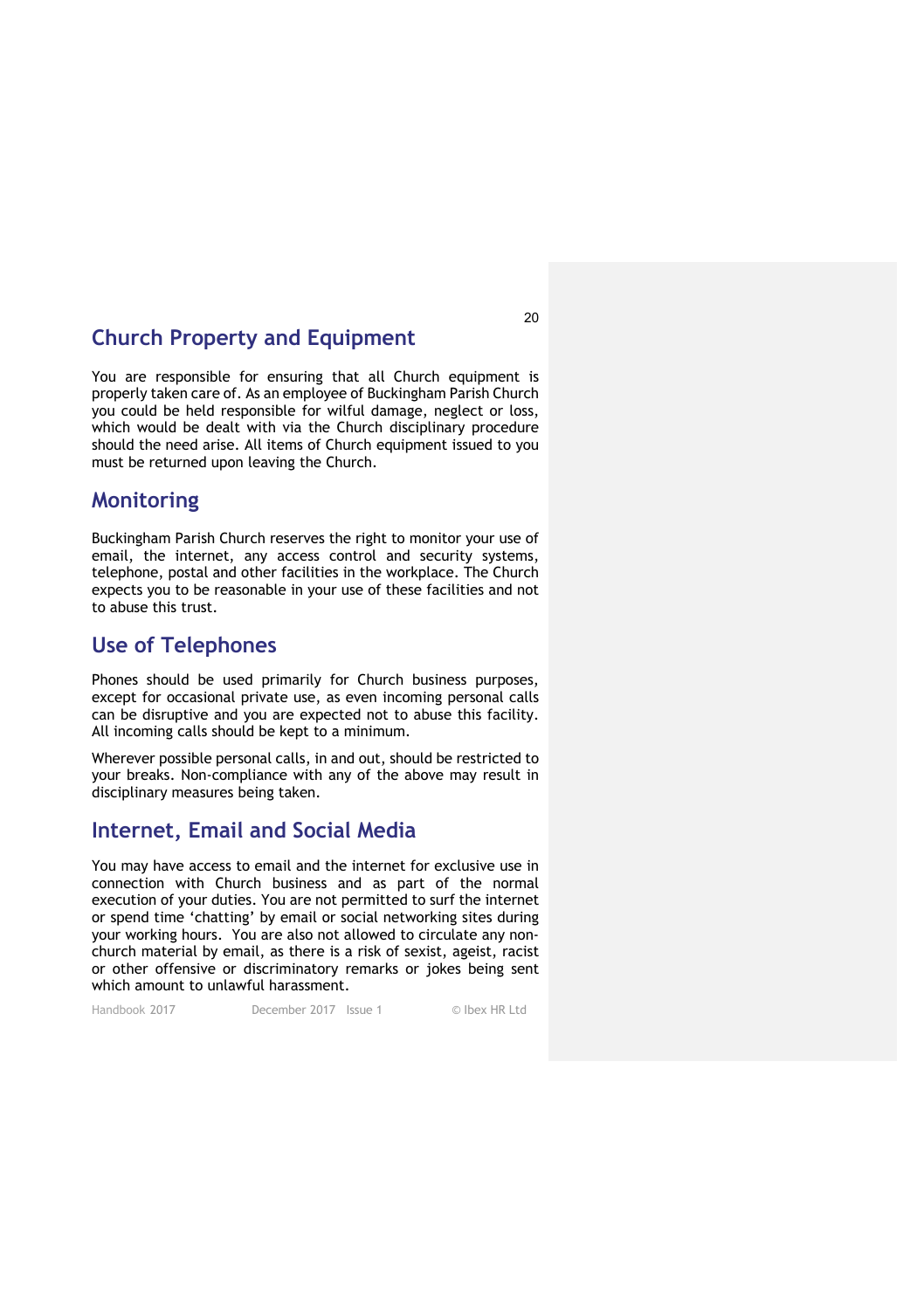Logging on to sexually explicit websites or the downloading and/or circulating of pornography or obscene material or using the internet for gambling or illegal activities constitutes gross misconduct and could result in summary dismissal under the Church's disciplinary procedure.

Posting information or comments on social networking sites which either brings BPC into disrepute or are about the Church, the clergy, its employees or its parishioners will be regarded as gross misconduct and appropriate action will be taken.

#### **Conflict of Interests**

It is expected that the working efforts and activities of all employees will be devoted solely to the interests of the Church. Your employment is subject to your not being or becoming engaged in any business venture or employment with parishioners or suppliers without the prior consent of the Church.

#### **Statement to the media**

No statements may be made to the media regarding Buckingham Parish Church, its parishioners, the clergy, its employees or its exemployees without the express permission of the Rector. Similarly no statements may be made regarding the wider Anglican Church. To ensure that the Church is not misrepresented no discussions with the press, regarding any issue, should be carried out without authority from the Rector.

#### **Confidential information**

You agree that you will not use, divulge or communicate to any person, organisation or firm any confidential information relating to the affairs, organisation, membership or accounts of the Church which you may have received or obtained while working for the Church. This includes any information relating to the financial position of the Church including in particular names of parishioners as well as any document or item marked as confidential.

Handbook 2017 December 2017 Issue 1 © Ibex HR Ltd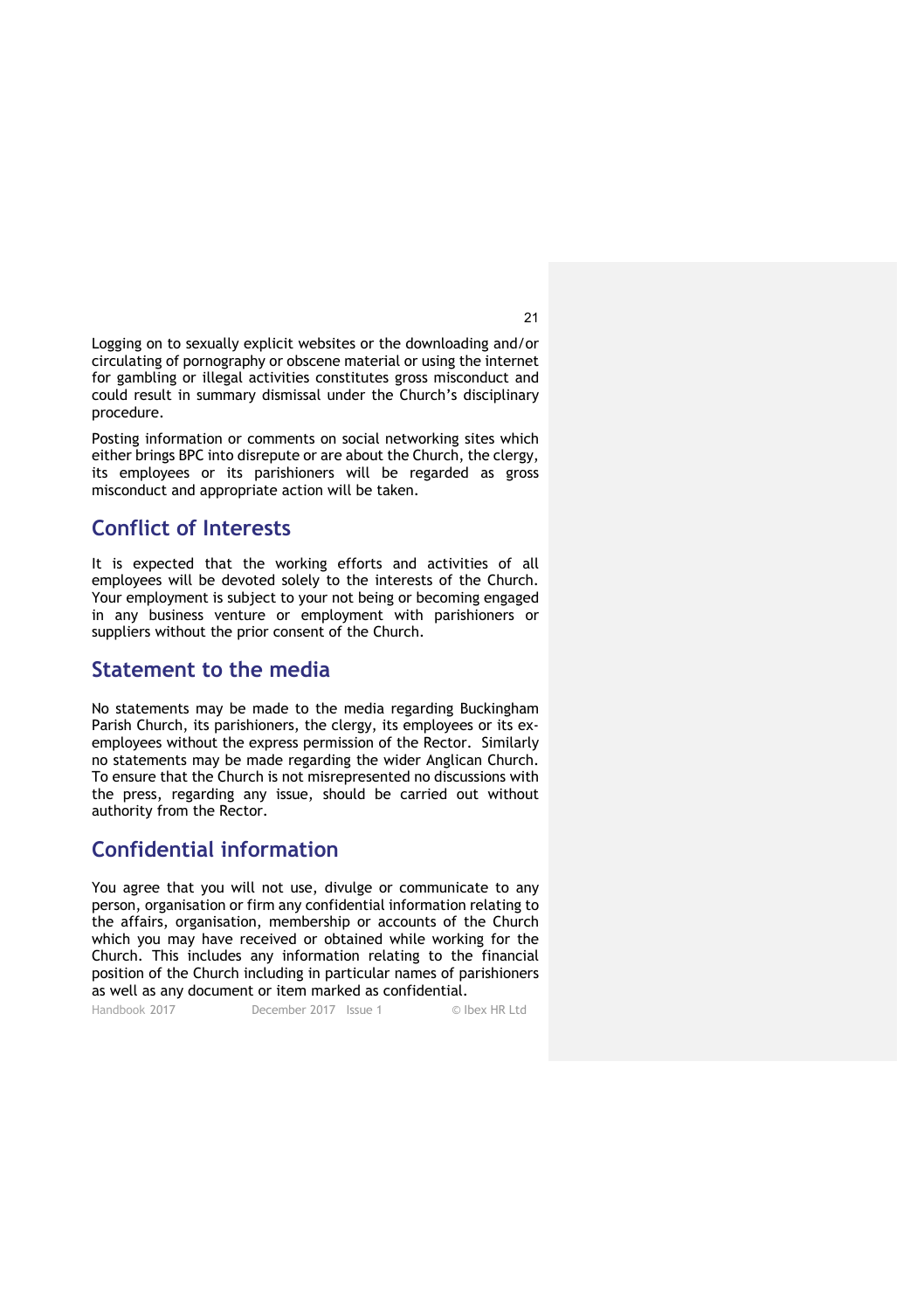This restriction will continue to apply after the termination of your employment but will cease to apply to any information which may come into the public domain through disclosure by the Church.

#### **Anti-bribery Clause**

In your employment with the Church you should not accept any gifts or hospitality from any supplier or other person without first seeking permission from the Rector. The Rector may grant permission for you to accept a small gift. However, gifts of a value of £25 or more may not be accepted.

If you are found to have accepted, offered or given any bribes you will face disciplinary action which could result in dismissal for gross misconduct.

#### **Other employment**

Whilst Buckingham Parish Church does not intend to restrict the opportunity of its staff to have other employment the Church has obligations under the Working Time Directive regulations. You are therefore required to apply for permission from the Church before you take on other employment. Such permission will not be unreasonably withheld.

Handbook 2017 December 2017 Issue 1 © Ibex HR Ltd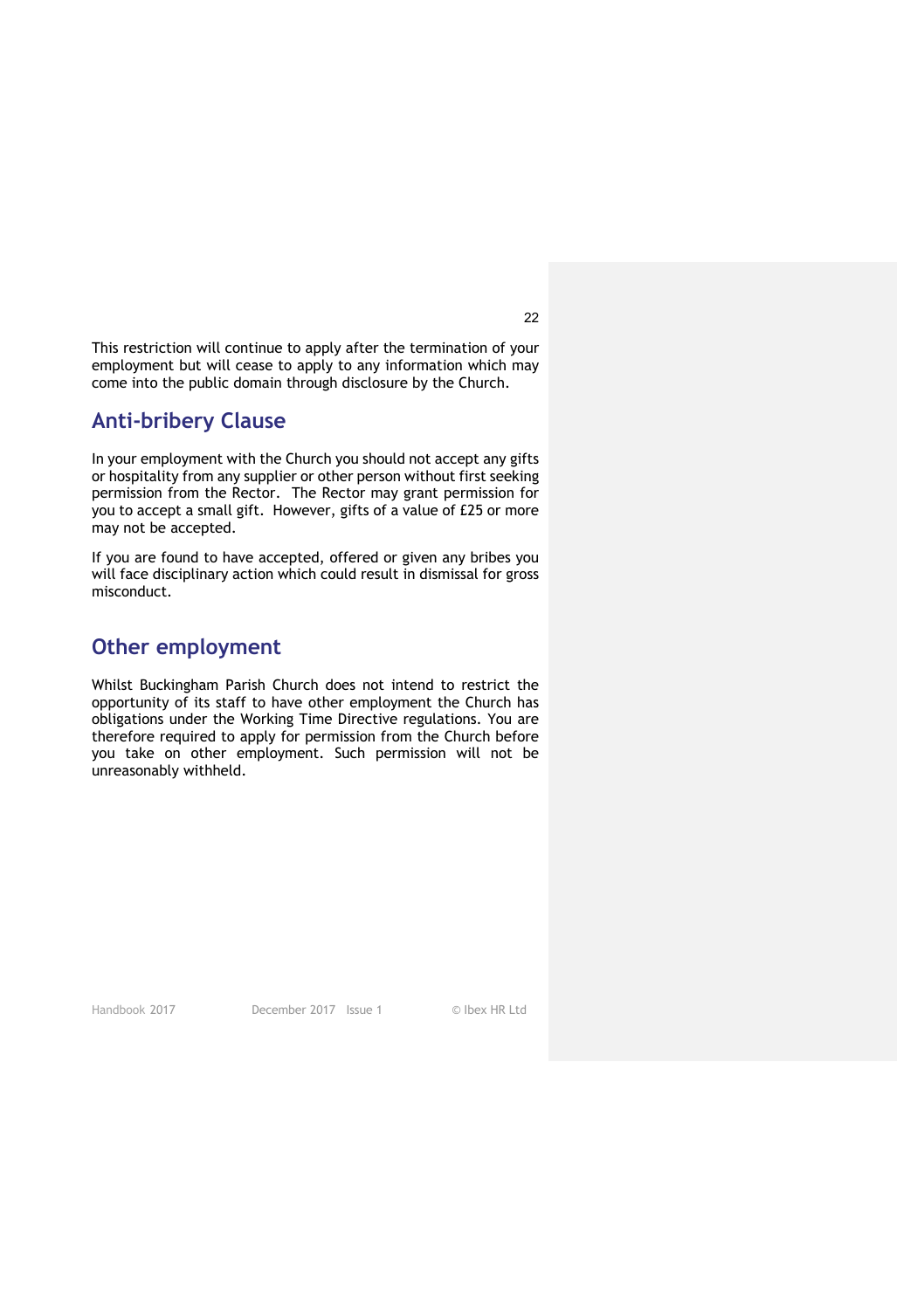

## **Employment Policies**

Handbook 2017 December 2017 Issue 1 © Ibex HR Ltd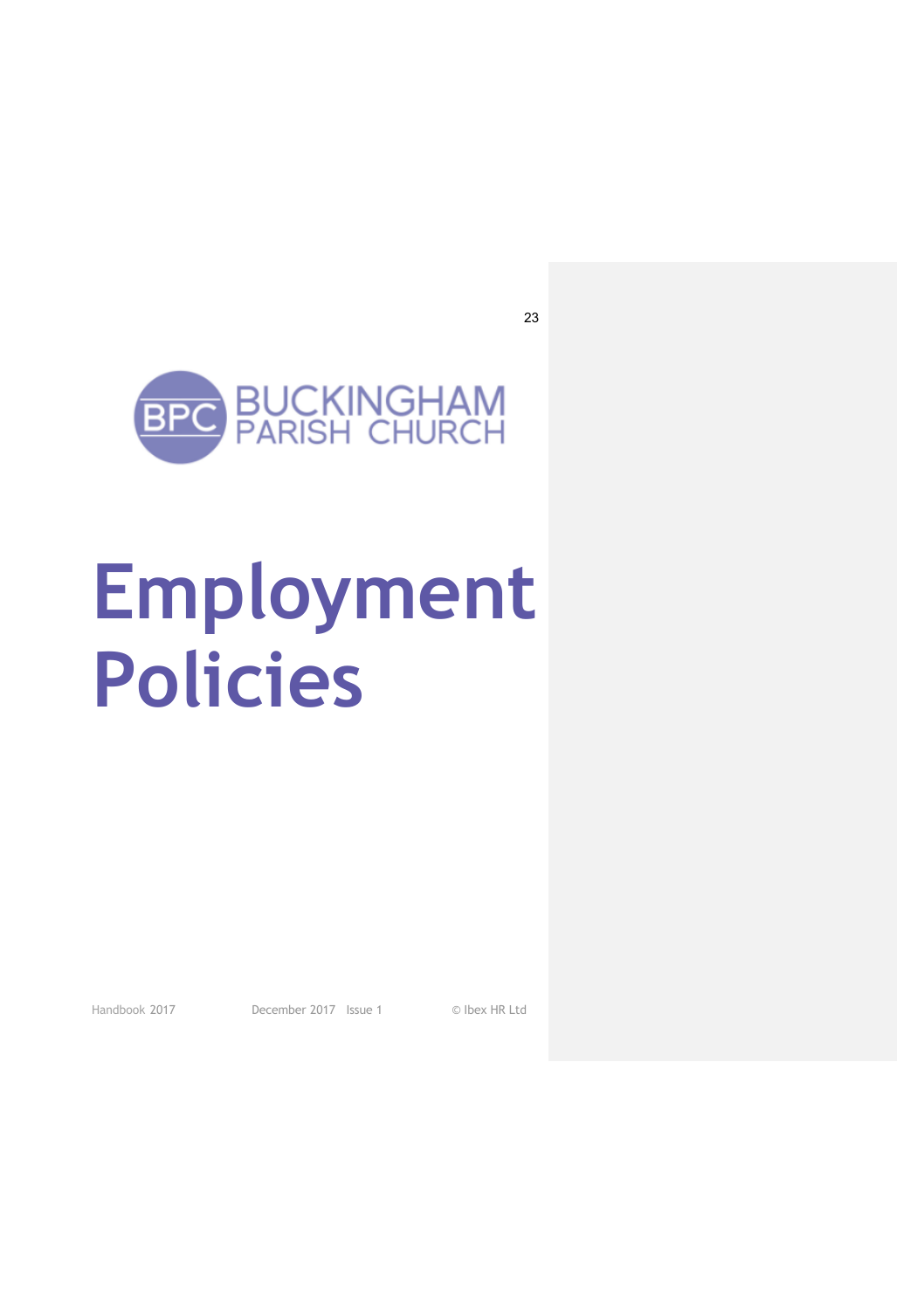## **Disciplinary and Dismissal Procedure**

 Whilst Buckingham Parish Church does not intend to impose unreasonable rules of conduct on its employees, certain standards of behaviour are necessary to maintain good employment relations and discipline in the interest of all employees. The Church prefers that discipline be voluntary and self-imposed and in the great majority of cases this is how it works. However, from time to time, it may be necessary for the Church to take action towards individuals whose level of behaviour or performance is unacceptable.

Minor faults will be dealt with informally through counselling and training. However, in cases where informal discussion with the employee does not lead to an improvement in conduct or performance or where the matter is considered to be too serious to be classed as minor, for example, unauthorised absences, persistent poor timekeeping, sub-standard work performance, etc the following disciplinary procedure will be used. At all stages of the procedure, an initial investigation will be carried out.

The Church will notify the employee in writing of the allegations against him or her and will invite the employee to a disciplinary hearing to discuss the matter. The Church will provide sufficient information about the alleged misconduct or poor performance and its possible consequences to enable the employee to answer the case. This will include the provision of copies of written evidence, including witness statements, where appropriate.

Having given the employee reasonable time to prepare their case, a formal disciplinary hearing will then take place, conducted by a manager, at which the employee will be given the chance to state his or her case, accompanied if requested by a trade union official or a fellow employee of his or her choice. The employee must make every effort to attend the hearing. At the hearing, the employee

Handbook 2017 December 2017 Issue 1 © Ibex HR Ltd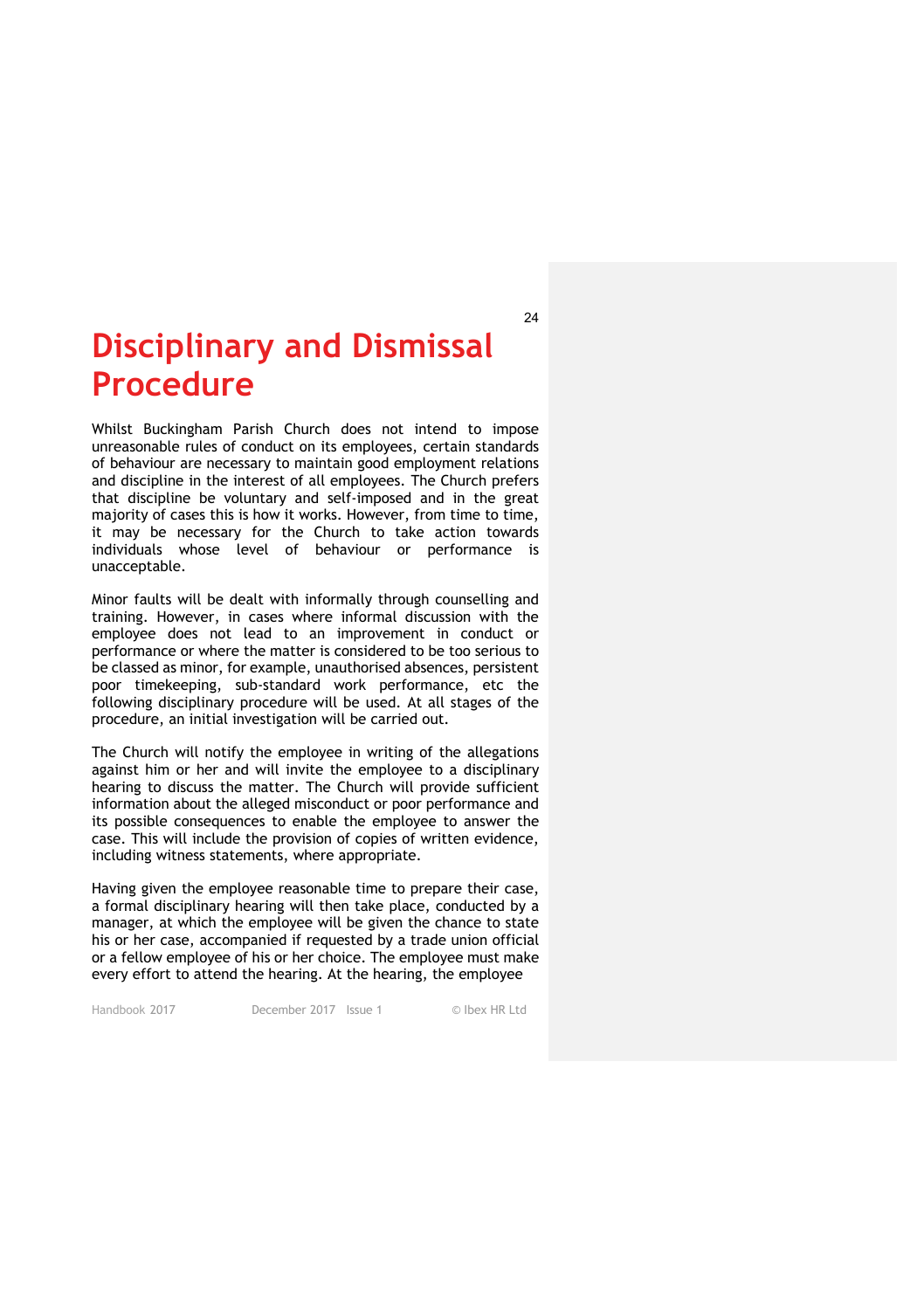will be allowed to set out their case and answer any allegations and will also be given a reasonable opportunity to ask questions, present evidence, call relevant witnesses and raise points about any information provided by witnesses.

Following the hearing, the Church will decide whether or not disciplinary action is justified and, if so, the employee will be informed in writing of the Church's decision in accordance with the stages set out below and notified of his or her right to appeal against that decision. It should be noted that an employee's behaviour is not looked at in isolation but each incident of misconduct is regarded cumulatively with any previous occurrences.

#### **Stage 1: Written warning**

The employee will be given a formal WRITTEN WARNING. He or she will be advised of the reason for the warning, how he or she needs to improve their conduct or performance, the timescale over which the improvement is to be achieved, that the warning is the first stage of the formal disciplinary procedure and the likely consequences if the terms of the warning are not complied with. The written warning will be recorded but nullified after six months, subject to satisfactory conduct and performance.

#### **Stage 2: Final written warning**

Failure to improve performance in response to the procedure so far, a repeat of misconduct for which a warning has previously been issued, or a first instance of serious misconduct or serious poor performance, will result in a FINAL WRITTEN WARNING being issued. This will set out the nature of the misconduct or poor performance, how he or she needs to improve their conduct or performance, the timescale over which the improvement is to be achieved and warn that dismissal will probably result if the terms of the warning are not complied with. This final written warning will be recorded but nullified after twelve months, subject to satisfactory conduct and

Handbook 2017 December 2017 Issue 1 © Ibex HR Ltd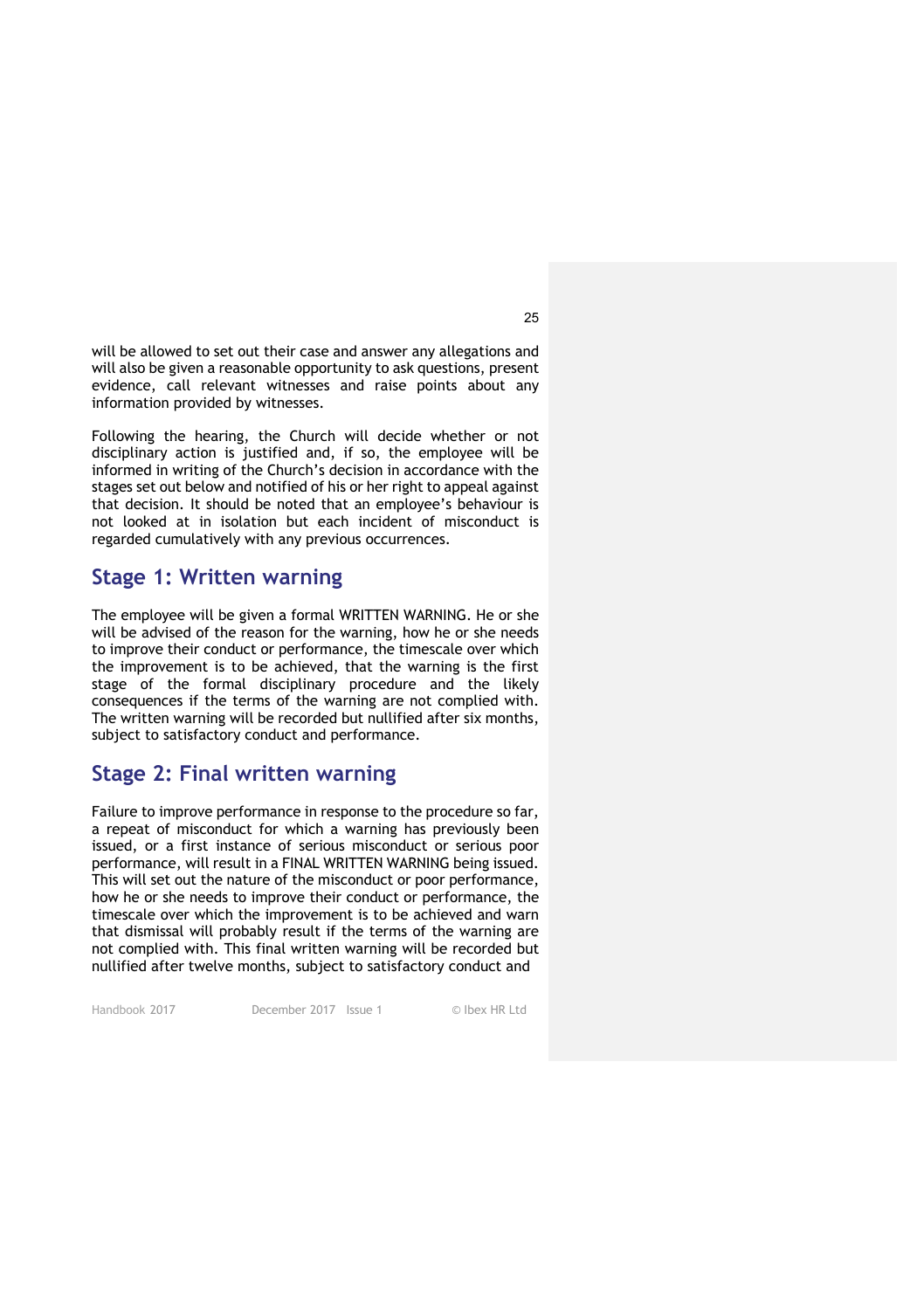performance. However, the Church reserves the right to extend the validity of the final written warning to a maximum of three years in cases of very serious misconduct or where the employee has a history of misconduct issues.

#### **Stage 3: Dismissal**

Failure to meet the requirements set out in the final written warning will normally lead to DISMISSAL with appropriate notice. A decision of this kind will only be made after the fullest possible investigation. Dismissal can be authorised only by a senior member of the Church. The employee will be informed of the reasons for dismissal, the appropriate period of notice, the date on which his or her employment will terminate and how the employee can appeal against the dismissal decision.

#### **Gross misconduct**

Offences under this heading are so serious that an employee who commits them will normally be summarily dismissed. In such cases, the Church reserves the right to dismiss without notice of termination or payment in lieu of notice. Examples of gross misconduct include:

- any breach of the criminal law, such as theft and unauthorised possession of Church property, fraud, deliberate falsification of records or any other form of dishonesty
- wilfully causing harm or injury to another employee, physical violence, bullying or grossly offensive behaviour
- deliberately causing damage to the Church's property
- causing loss, damage or injury through serious carelessness or gross negligence
- wilful refusal to obey a reasonable management instruction or serious insubordination
- incapacity at work through an excess of alcohol or drugs
- a serious breach of health and safety rules

Handbook 2017 December 2017 Issue 1 © Ibex HR Ltd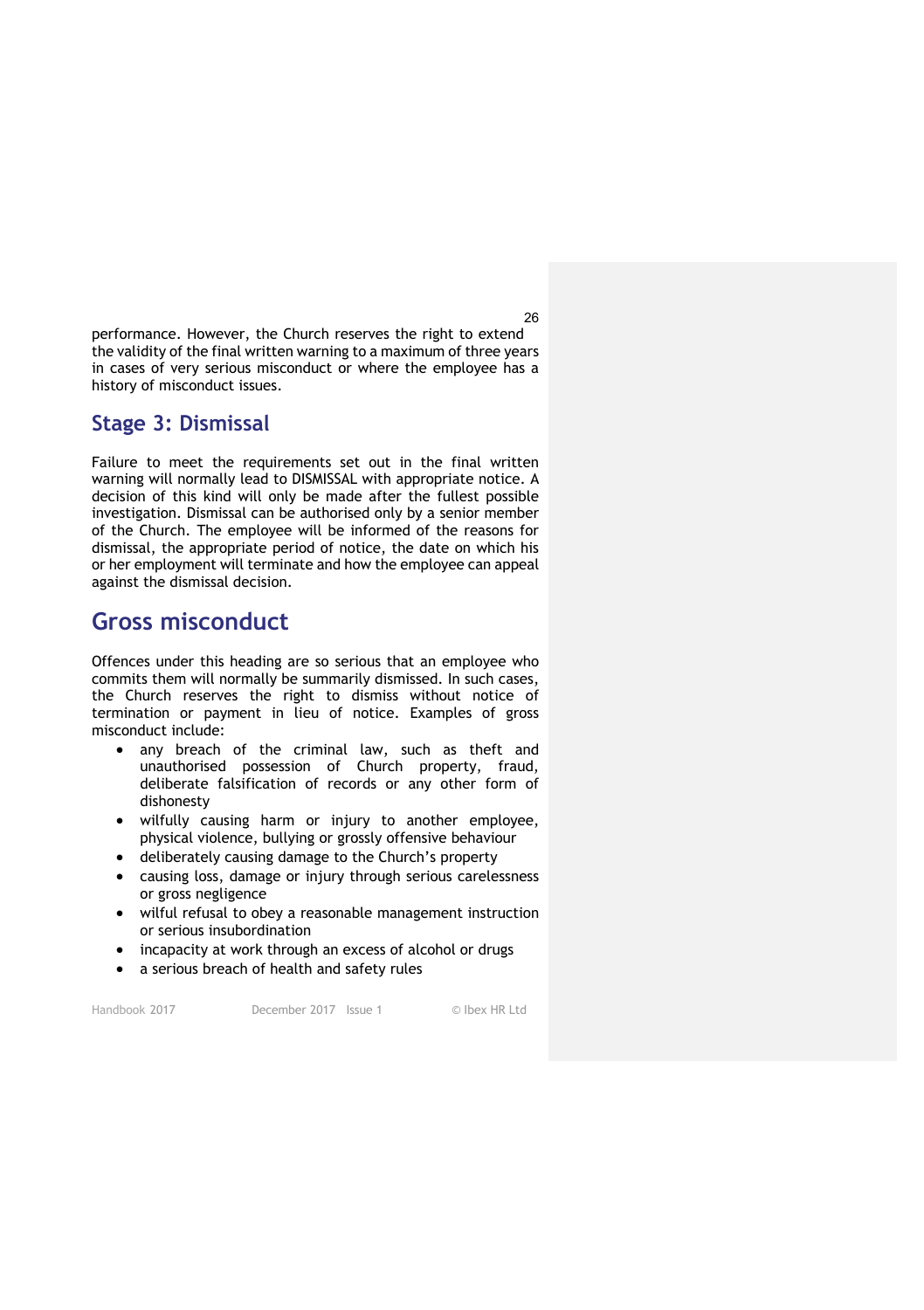- harassing, bullying or victimising another employee on the grounds of race, colour, ethnic origin, nationality, national origin, religion or belief, sex, sexual orientation, gender reassignment, marital or civil partnership status, age and/or disability.
- bringing the reputation of the Church into disrepute

**The above is intended as a guide and is not an exhaustive list.**

#### **Suspension**

In the event of serious or gross misconduct, if considered appropriate an employee may be suspended on full basic pay while a full investigation is carried out. Such suspension does not imply guilt or blame and will be for as short a period as possible. Suspension is not considered a disciplinary action.

#### **Appeals**

An employee may appeal against any disciplinary decision, including dismissal, to a senior member of the Church within five working days of the decision. Appeals should be made in writing and state the grounds for appeal. The employee will be invited to attend an appeal hearing chaired by a more senior manager or an external HR adviser or consultant.

At the appeal hearing, the employee will again be given the chance to state his or her case and will have the right to be accompanied by a trade union official or a fellow employee of his or her choice.

Following the appeal hearing, the employee will be informed in writing of the appeal decision. The Church's decision on an appeal will be final.

Handbook 2017 December 2017 Issue 1 © Ibex HR Ltd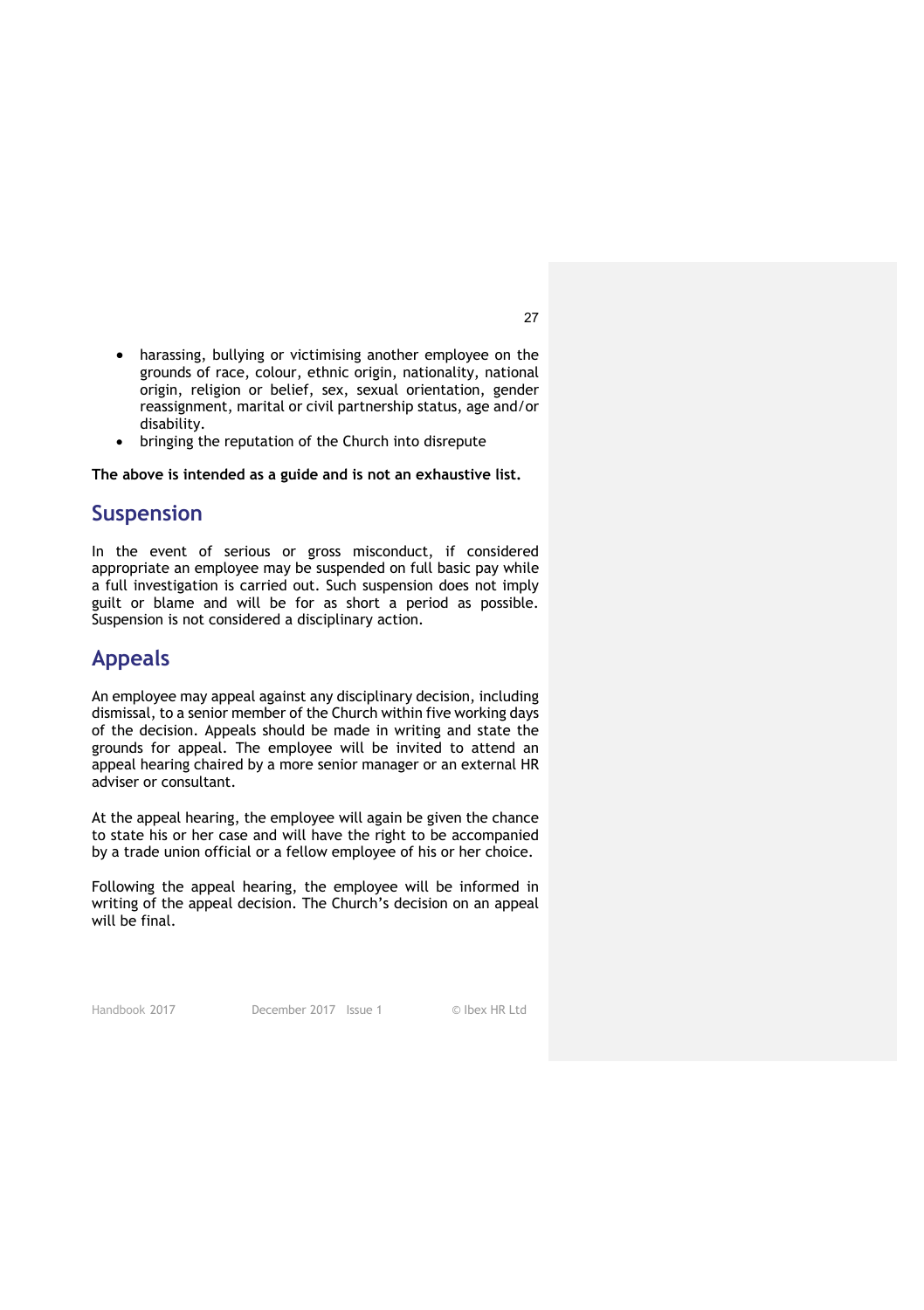#### **Employees who have been employed for less than two years**

Any employee who has been employed by the Church for less than<br>two years may be dismissed from their position without the Church<br>following the full disciplinary procedure. Before any dismissal is<br>taken the Church will inve



Handbook 2017 December 2017 Issue 1 © Ibex HR Ltd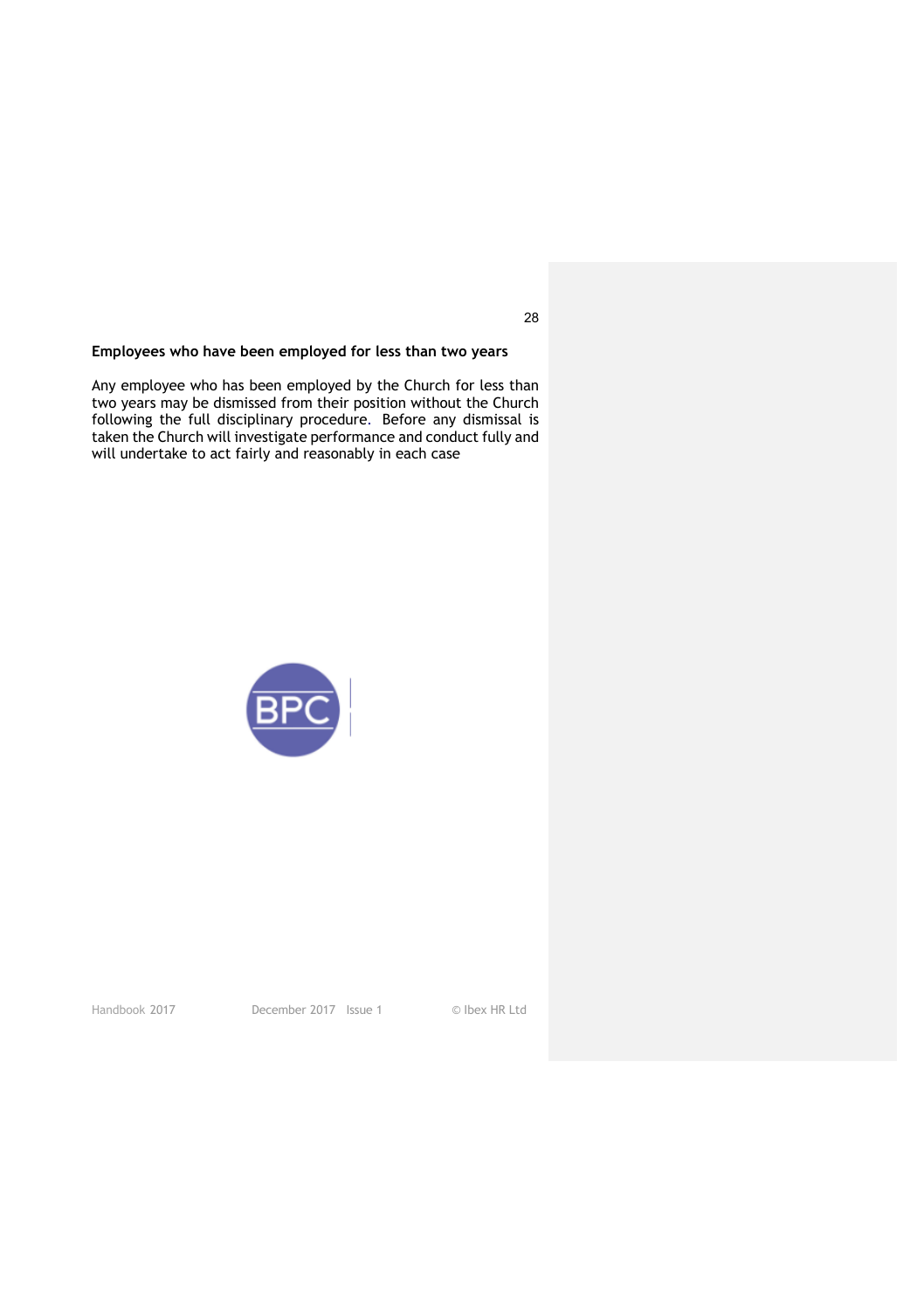

## **Grievance Procedure**

#### **Dealing with grievances informally**

If you have a grievance or complaint to do with your work or the people you work with you should, wherever possible, start by talking it over with your manager. You may be able to agree a solution informally between you.

#### **Formal grievance**

If the matter is serious and/or you wish to raise the matter formally you should set out the grievance in writing to your manager. You should stick to the facts and avoid language that is insulting or abusive.

Where your grievance is against your manager and you feel unable to approach him or her you should talk to another manager or senior person.

#### **Grievance hearing**

Your manager will call you to a meeting, normally within 5 days, to discuss your grievance. You have the right to be accompanied by a colleague or trade union representative at this meeting if you make a reasonable request.

Handbook 2017 December 2017 Issue 1 © Ibex HR Ltd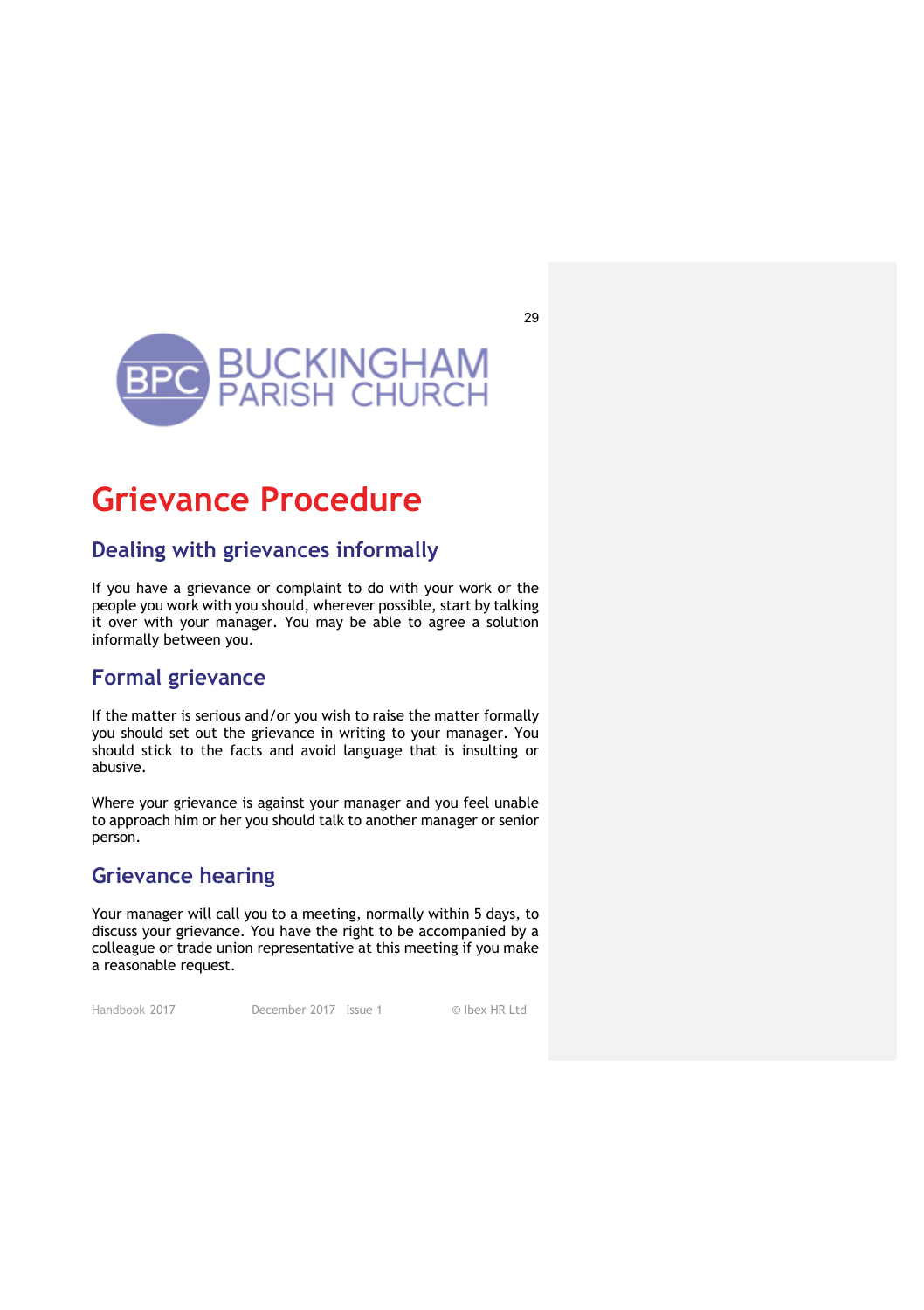After the meeting the manager will give you a decision in writing, normally within 24 hours.

#### **Appeal**

If you are unhappy with your manager's decision and you wish to appeal you should let your manager know.

You will be invited to an appeal meeting, normally within 5 days, and your appeal will be heard by the Rector or an external HR adviser or consultant. You have the right to be accompanied by a colleague or trade union representative at this meeting if you make a reasonable request.

After the meeting the Rector or external HR adviser or consultant will give you a decision, normally within 24 hours. The Rector's or external HR adviser's or consultant's decision is final.

Handbook 2017 December 2017 Issue 1 © Ibex HR Ltd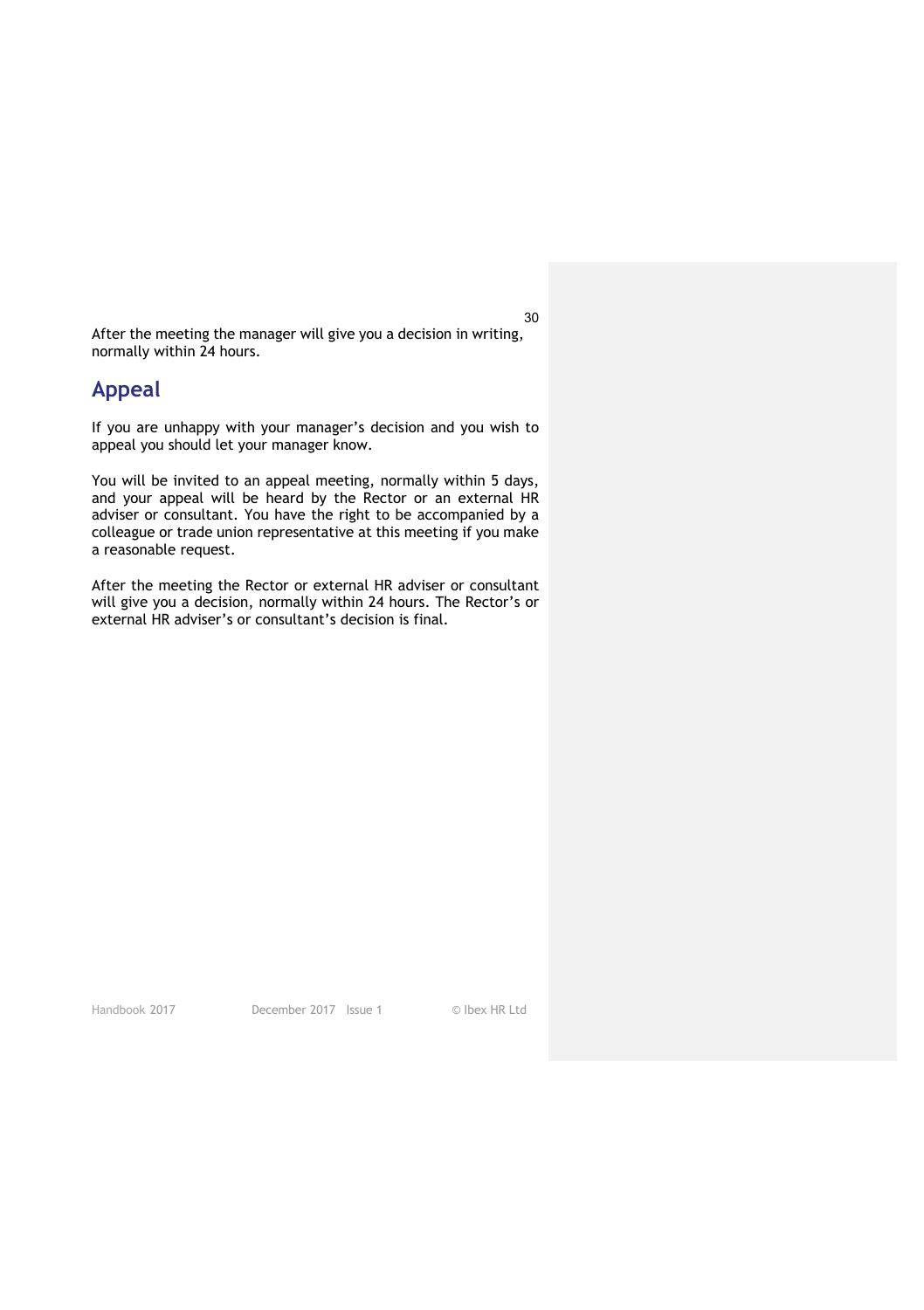

## **Equal Opportunities Policy**

Buckingham Parish Church is an equal opportunity employer committed to ensuring that all employees are treated fairly and equally. No employee will be treated less favourably or discriminated against in any way regardless of colour, race, age, nationality, ethnic or national origin, religion or belief, sex, marital or civil partnership status, sexual orientation, disability, or if they are intending to undergo, undergoing, or have undergone gender reassignment.

The Church's long term aim is that the composition of its workforce should reflect that of the community.

The objective is to ensure that no applicant or employee receives less favourable treatment, and that, wherever possible, they are given the help they need to attain their full potential to the benefit of the Church and themselves.

The cooperation of all employees is essential for the success of this policy. However, ultimate responsibility for achieving the policy's objectives, and for ensuring compliance with the relevant Acts of Parliament as well as the various Codes of Practice, lies with the Church. Behaviour or actions against the spirit and/or the letter of the laws on which this policy is based will be considered serious disciplinary matters, and may, in some cases, lead to dismissal.

Handbook 2017 December 2017 Issue 1 © Ibex HR Ltd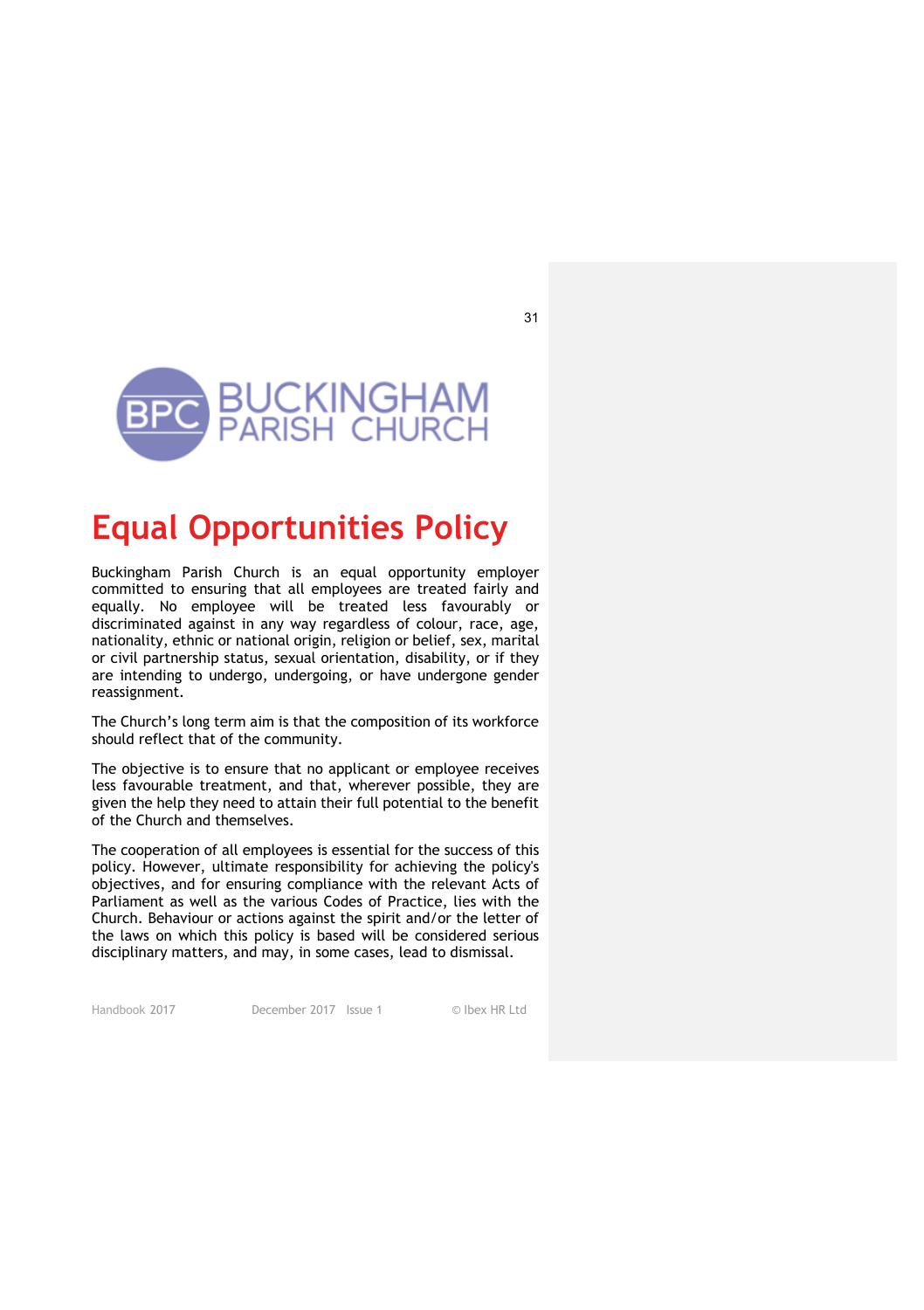Buckingham Parish Church acknowledges that men and women are entitled to be paid equally when performing similar roles, without any bias on the grounds of sex.

With regard to disability, assuming that the role can be satisfactorily fulfilled by the disabled person, the Church will make all reasonable adjustments in accordance with the provisions of and amendments to the Disability Discrimination Act 1995.

#### **Selection and recruitment**

Selection criteria (job description and employee specification) will be kept under constant review to ensure that they are justifiable on non-discriminatory grounds as being essential for the effective performance of the job.

It is an occupational requirement that the post-holder is a practising Christian and as such worships at BPC on a regular basis.

Reasons for selection and rejection of applicants for vacancies will be recorded.

Handbook 2017 December 2017 Issue 1 © Ibex HR Ltd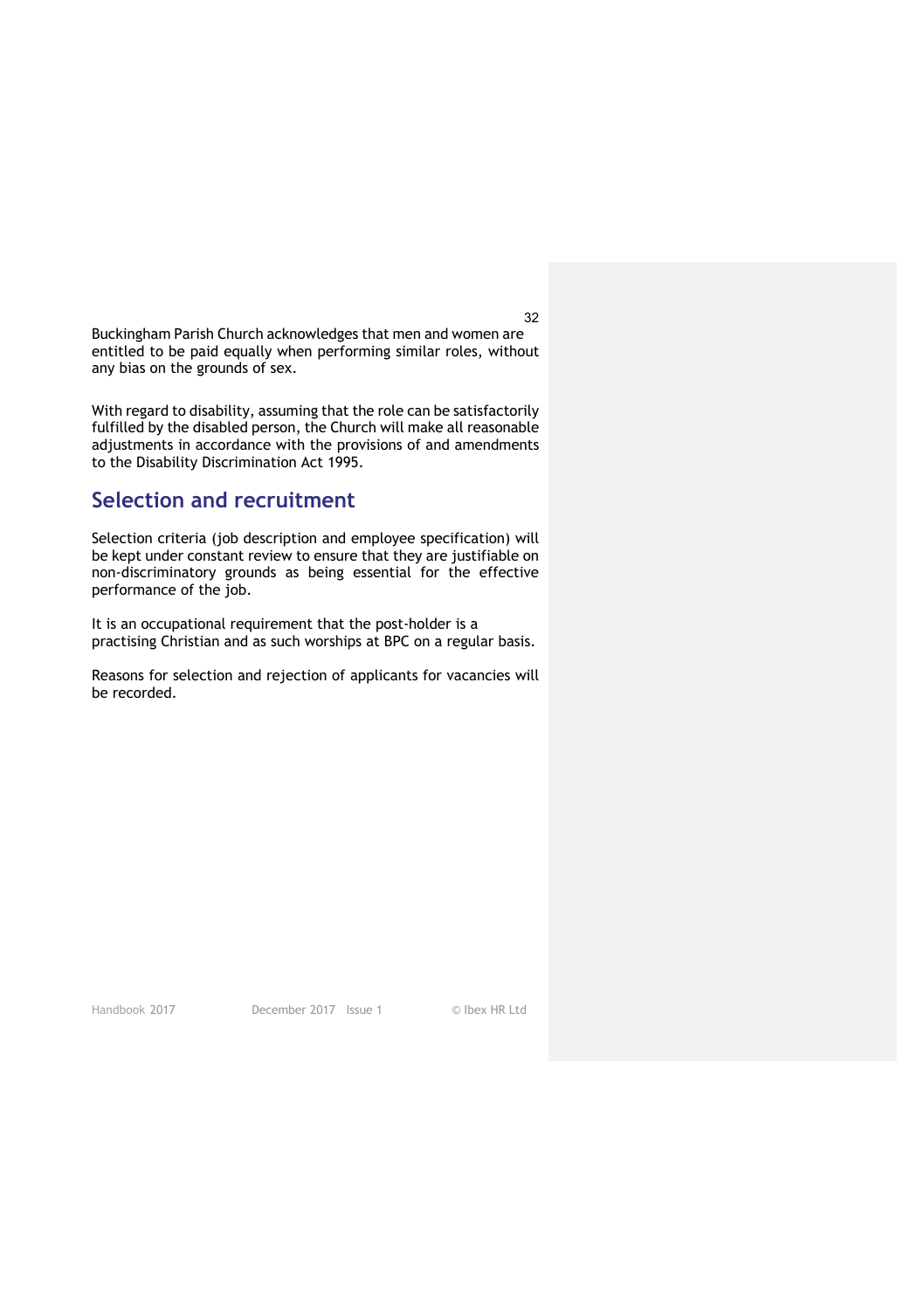

## **Family Friendly Rights**

#### **Maternity Leave/Pay**

Buckingham Parish Church does not discriminate against women who are pregnant and as such abides by the statutory law regarding pregnant employees.

All women irrespective of service who are entitled to ordinary maternity leave automatically have the right to additional maternity leave as well as reasonable time off for ante-natal care. During the period of ordinary maternity leave all normal terms and conditions remain except wages, eg holiday accrual, continuous service, annual salary reviews, pension contributions (if applicable) while she is on maternity leave, provided she has given the Church proper notification of her pregnancy via the MATB1 Certificate completed by her doctor or midwife. (Proper notification must include the following, in writing; the fact that she is pregnant, her expected week of childbirth and the date she wishes the period of leave to commence).

Statutory Maternity Pay (SMP) is payable to the employee by the Church if she has 26 weeks' service or more by the end of the 15th week before the week that the baby is due, and is paid at 90% of salary for the first 6 weeks then 33 weeks at the SMP current weekly

Handbook 2017 December 2017 Issue 1 © Ibex HR Ltd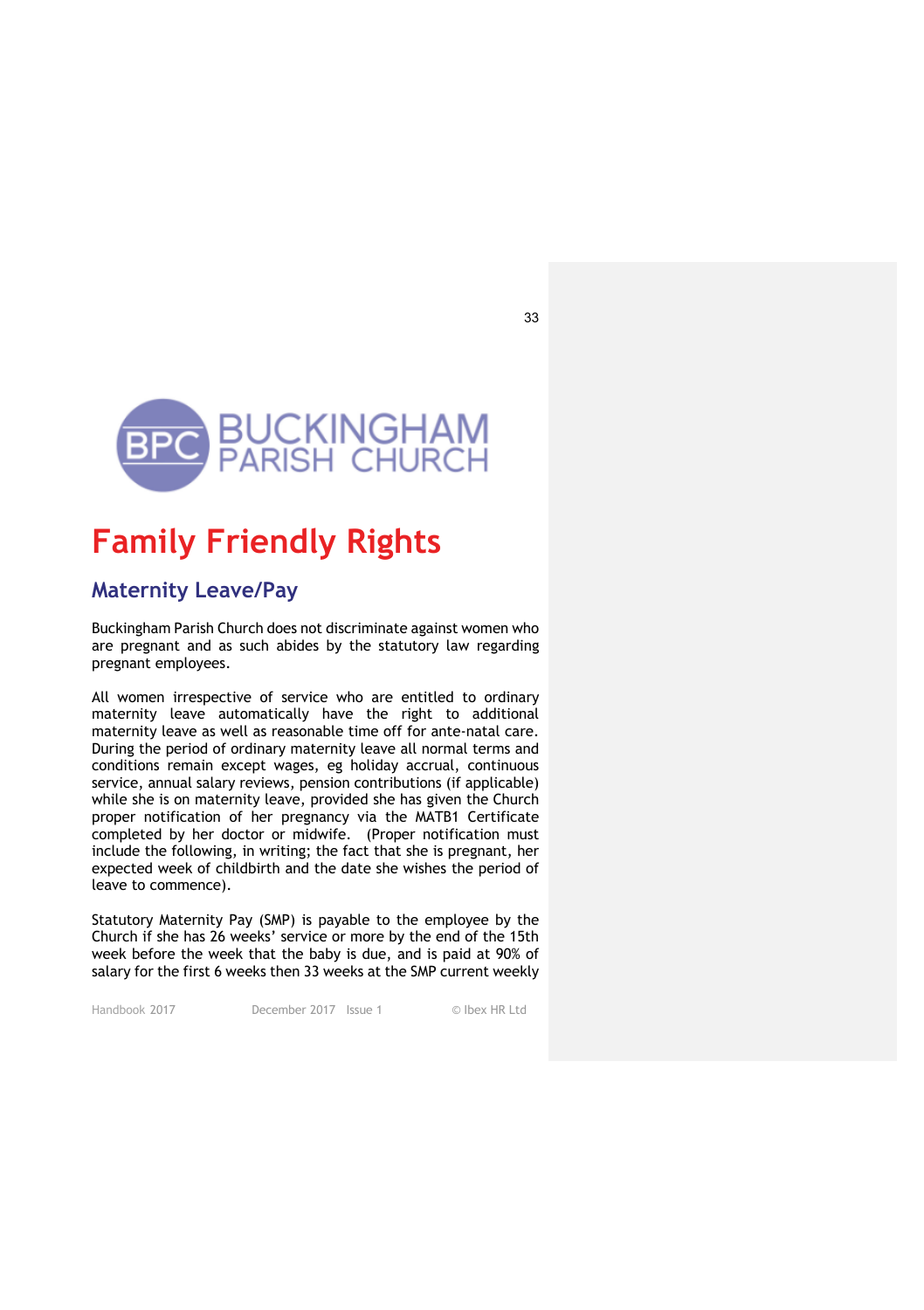rate or 90% of average weekly earnings if this is less, for the current SMP payment period.

The Rector or senior member of the Church of Buckingham Parish Church may make contact with the employee (and vice versa) while she's on maternity leave, as long as the amount and type of contact is not unreasonable, to discuss a range of issues – eg her

plans for returning to work, or to keep her informed of important developments in the workplace. The employee should be informed of any relevant promotion opportunities or job vacancies that arise during maternity leave.

During her maternity leave period the employee may work for up to 10 "keeping in touch days" as long as both she and the Rector have agreed for this to happen, and agree on what work is to be done and how much she will be paid for it.

If the employee wants to change the date she is returning to work then the Church is entitled to 8 weeks' notice of such change.

#### **Paternity Leave/Pay**

If eligible the employee may be entitled to choose to take either one week or two consecutive weeks' paternity leave (not odd days) within six months of the birth of the child if he:

- 1. has been continuously employed for at least 26 weeks by the 15th week before the Expected Week of Childbirth (EWC)
- 2. has given notice of his intention to take the leave in or before the 15th week before the EWC specifying the EWC, the length of leave he has chosen to take and the date he has chosen the leave to begin.

The employee will be paid for the period of leave at the standard Statutory Paternity Pay rate or 90% of average weekly earnings if this is less.

Handbook 2017 December 2017 Issue 1 © Ibex HR Ltd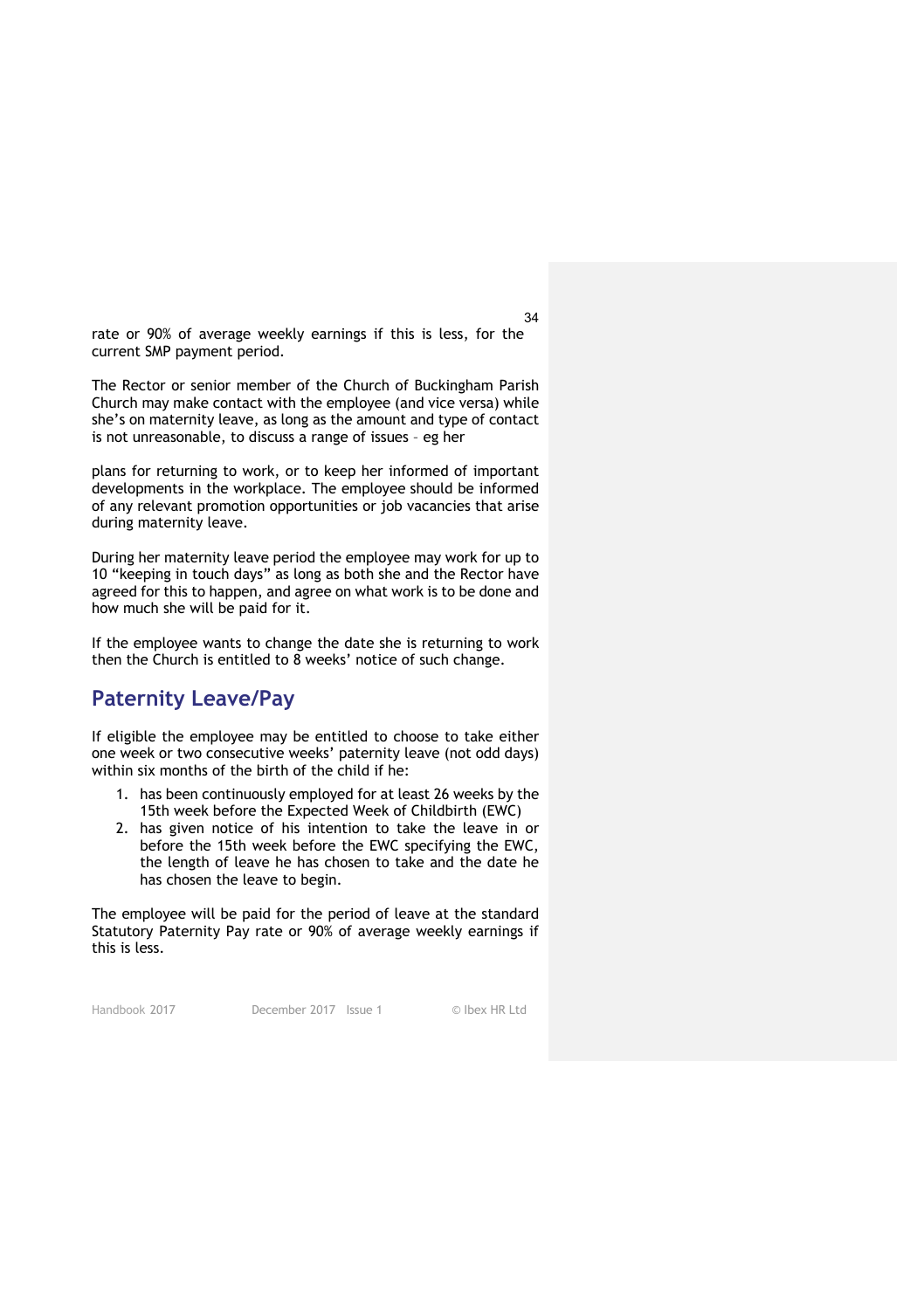#### **Shared Parental Leave**

Fathers, if they qualify, may be able to take up to 6 months of their partner's maternity leave in the second 6 months of the child's life. Leave is paid at the same rate as the mother's SMP and is in addition to the 2 weeks to which the father is already entitled.

Qualifying mothers and adopters continue to be entitled to Maternity and Adoption rights but they may also be able to choose to end this early and exchange it for Shared Parental Leave and Pay. They and their named partner will then need to decide how they want to share this entitlement.

#### **Adoption Leave/Pay**

If an employee is adopting a child and has 26 weeks' continuous service ending with notice of matching, the employee has the right to take the current period of ordinary adoption leave (OAL) and the right to additional adoption leave (AAL) for the current period. Statutory Adoption Pay (SAP) is payable for the current payment period at the standard rate or 90% of average weekly earnings if this is less.

The employee is required to give eight weeks' notice of intention to return to work before the end of the additional adoption leave, the employer is entitled to make "reasonable contact" with an employee while he or she is on adoption leave and all adopters have a right to return to work after adoption leave regardless of the size of their employer.

Paid adoption leave is available to employed people who are adopting a child on their own, or for one member of a couple who are adopting together. The couple can decide who'll take the paid leave. The other member of the couple, or the partner of the adopter, may be able to take paid paternity leave.

Handbook 2017 December 2017 Issue 1 © Ibex HR Ltd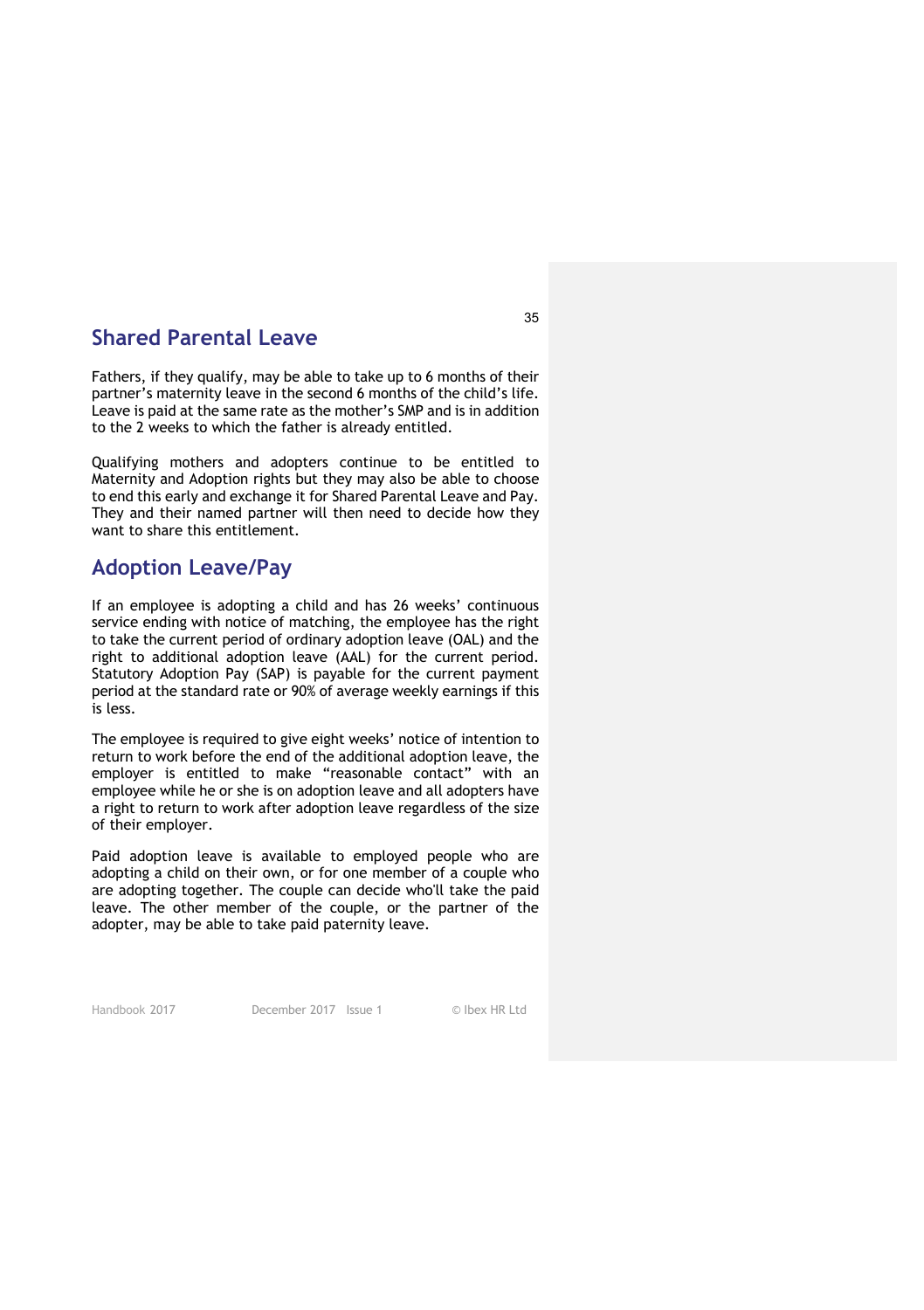#### **Parental Leave**

This applies to employees who have completed one year's service, and allows parents to take 18 weeks' leave without pay, for each child. The employee can choose to take the leave anytime up to the child's eighteenth birthday, though must give reasonable notice to the Church of 4 – 6 weeks. Assuming that the leave, which should be taken in blocks or multiples of one week, does not exceed four weeks in any one year, employees are entitled to return to the same role.

Leave can be postponed by the Church for up to 6 months where the organisation would not be able to cope, though not when the employee gives notice to take the leave immediately after the time the child is born or placed with the family.

In both Maternity and Parental leave the employee has the right to return to the same job as before or a similar role if the needs of the organisation have changed.

#### **Time off for Dependants**

This gives the employee reasonable time off to deal with an unexpected problem relating to a dependant. It is not paid time and MUST be discussed with the Rector as soon as the problem occurs. The time off would not normally exceed one or two days; however, each case will be reviewed on its own merits.

#### **Flexible working**

All employees have the right to request flexible working from their employer. To qualify the employee must have at least 26 weeks' continuous service.

Application must be made in writing and include specific details of the request. Employers can only refuse if there is a visible business reason. Acceptance of a flexible working arrangement is a permanent change to the contract.

Handbook 2017 December 2017 Issue 1 © Ibex HR Ltd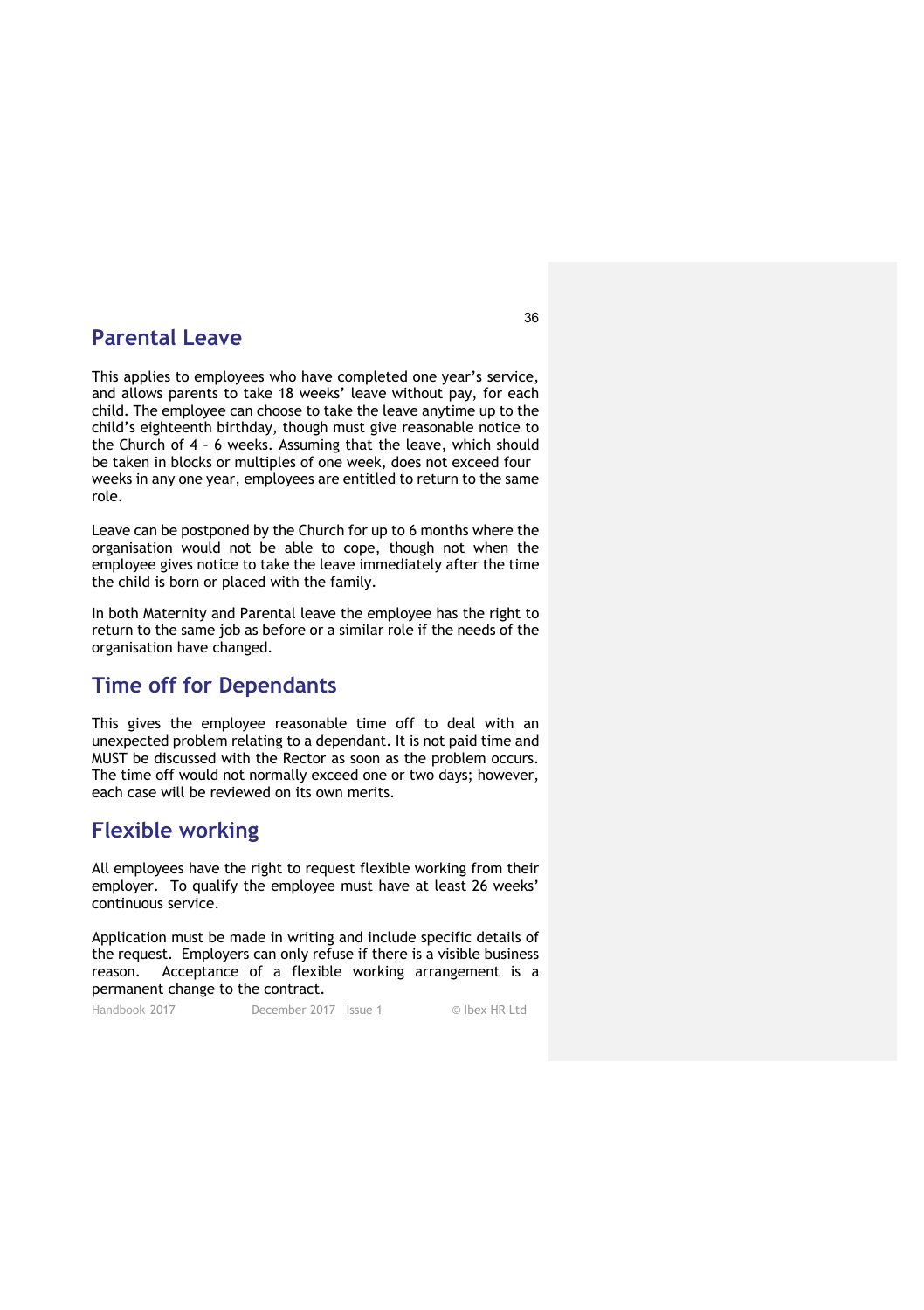#### **Harassment, Victimisation and Bullying at work**

The Church will not tolerate any form of harassment, victimisation or bullying at work. Any behaviour which is perceived as intimidating, upsetting, embarrassing, humiliating, offensive or malicious and is directed against an individual by an employee of Buckingham Parish Church will be investigated swiftly and confidentially and may be treated as a disciplinary offence.

#### **Training and Development**

Buckingham Parish Church strives to ensure that all of its employees are developed throughout their employment with the Church both in terms of technical knowledge and individual progression.

Employees will be given training on relevant equipment as part of the induction process. As other needs arise training will be discussed and implemented with the individuals concerned.

#### **Stress Management at work**

Buckingham Parish Church encourages the creation of a working environment in which opportunities can be identified to enhance the well-being of its staff and it promotes a healthy and safe workplace which fosters a culture of trust, co-operation, support and mutual respect, where all staff treat each other with dignity and strive to be non-judgmental.

The Church seeks to maximise the physical and psychological health of all staff by offering timely, effective and appropriate assistance to staff in managing stress and where possible reducing any causes of stress in the workplace.

Handbook 2017 December 2017 Issue 1 © Ibex HR Ltd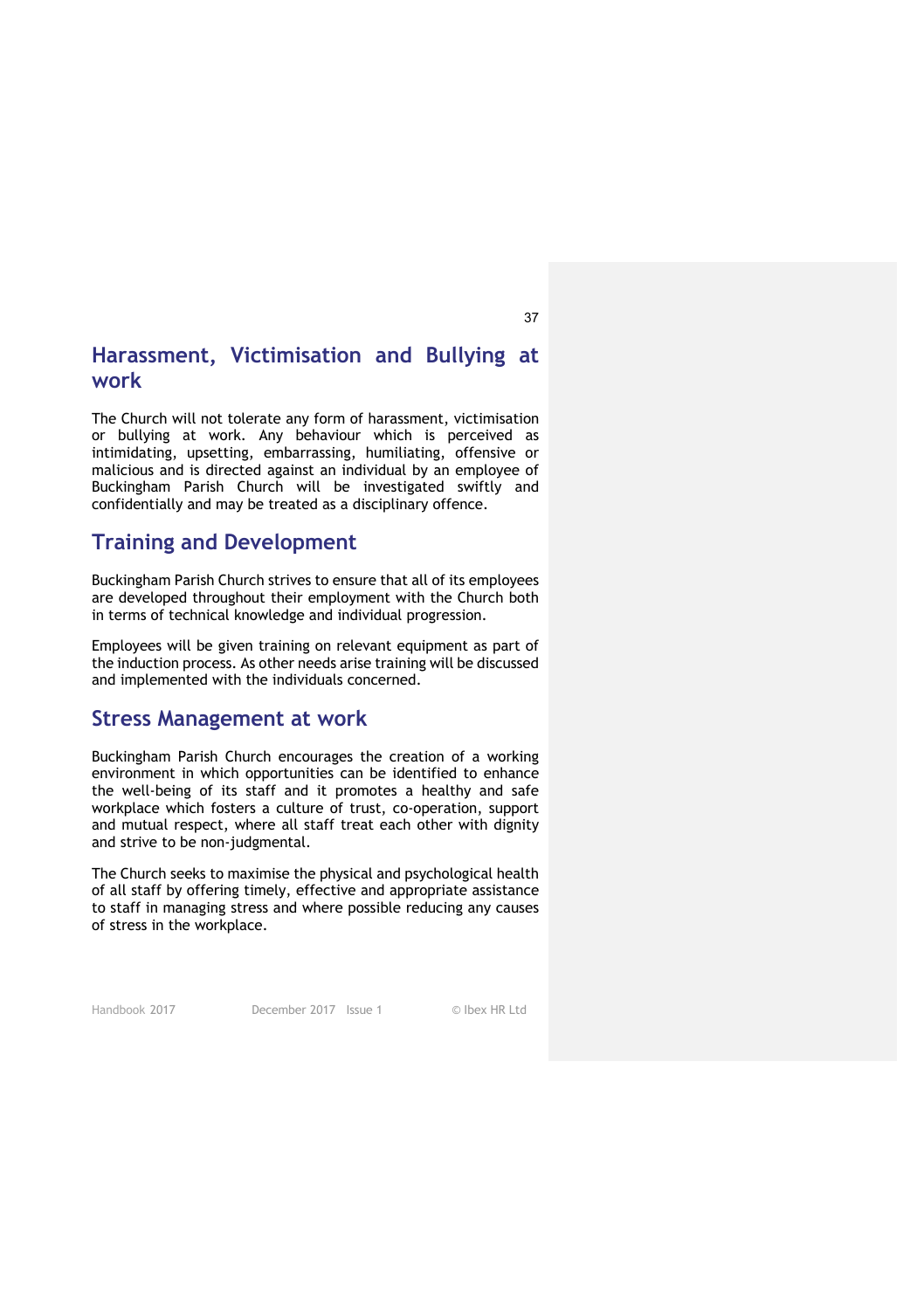#### **Health and Safety**

Our policy is to provide and maintain working conditions, equipment and systems of work, which are safe and healthy for all our employees, and to provide information, training and supervision sufficient to maintain safety. We want to ensure safe storage/use of substances. We wish to prevent accidents and cases of workrelated ill health and provide adequate control of health and safety risks arising from work activities.

We also accept our responsibility for health and safety of persons other than employees who may be affected by our activities. We will engage and consult with employees on day-to-day health and safety conditions and provide advice and supervision on occupational health. As employees you are responsible for maintaining a safe working environment for yourself and your colleagues and adhering to safe working practices at all times. Should you have any concerns you must raise them with your manager.

The Rector takes overall responsibility for implementing this policy.

Our policy will be revised in the light of changes in circumstances or amendments in the law. The effectiveness of this policy will be periodically reviewed and updated.

Handbook 2017 December 2017 Issue 1 © Ibex HR Ltd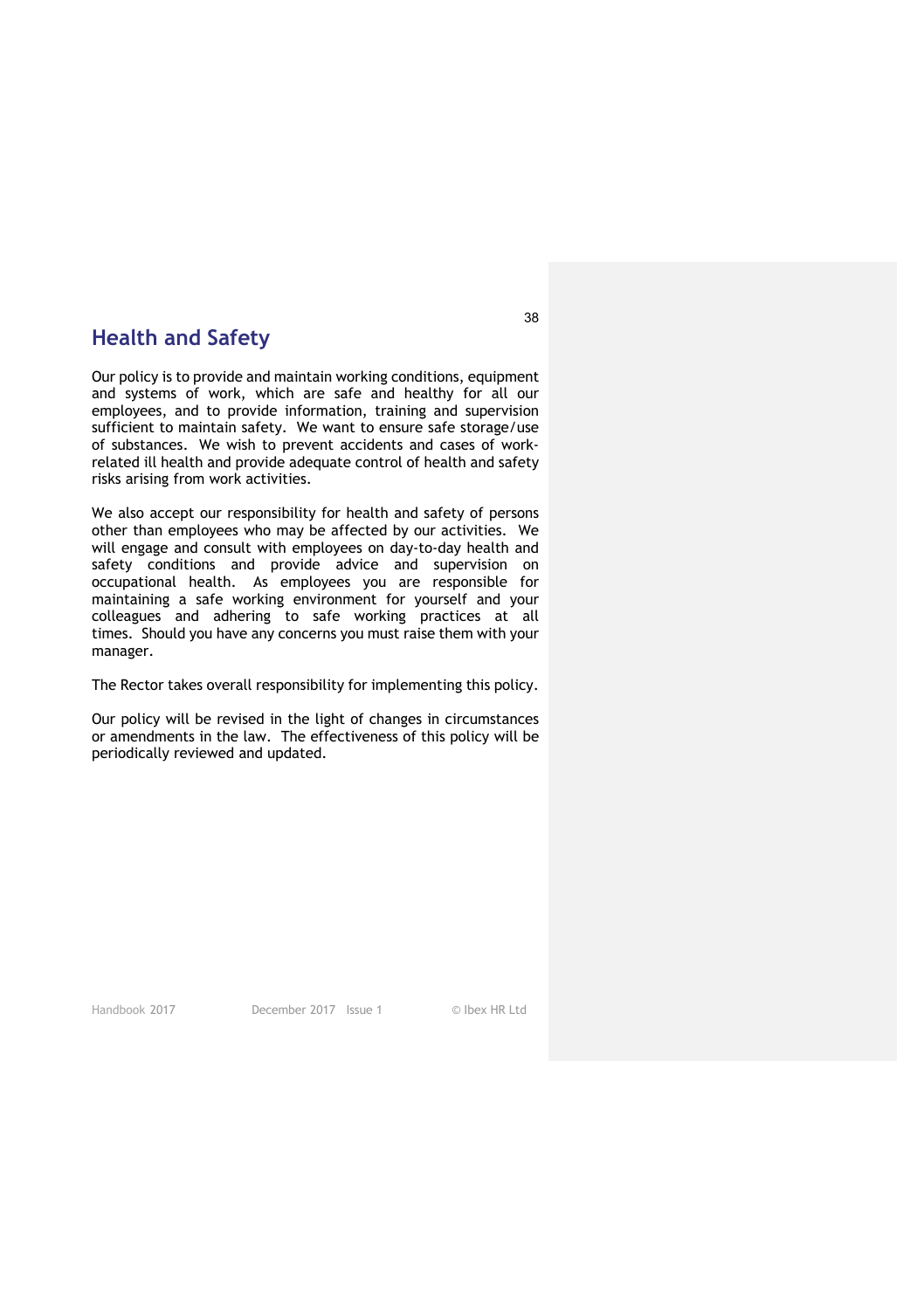## **Working Practices and Performance Standards**

#### **Statement of Faith**

Because all employees are likely to come into contact with Christians and non-Christians visiting BPC it is a requirement that employees are practising Christians consistently worshipping at BPC on a regular basis.

#### **Personal Appearance**

You should attend work appearing clean and tidy ensuring that the Church portrays the correct image and message. You are expected to dress appropriately for the role for which you are employed and for meetings you attend.

#### **Personal Protective Equipment**

Should your role within the Church require it the Church will issue you with appropriate Personal Protective Equipment. The cost of replacement items lost or damaged may be deducted from your wages.

#### **Trade Unions**

Employees have the right to belong or not to belong to a Union, and the right to not be refused employment on the grounds of trade union membership or non-membership. Buckingham Parish Church is committed to communicating and dealing with its employees on a one-to-one basis as required by the circumstances and would always strive to ensure that you are fairly and justly treated.

Handbook 2017 December 2017 Issue 1 © Ibex HR Ltd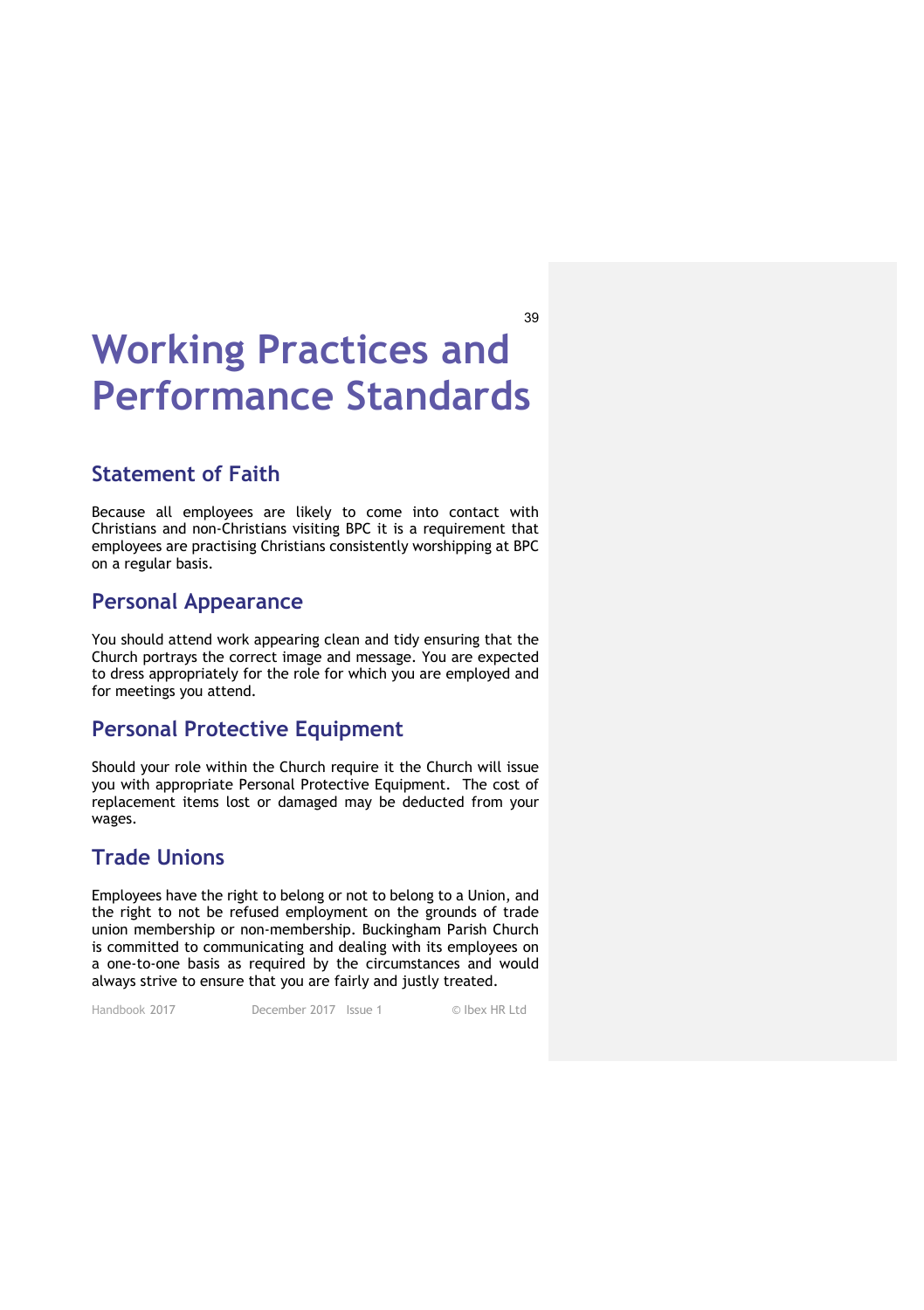#### **Behaviour**

The correct behaviour of employees of Buckingham Parish Church whilst dealing with colleagues, parishioners, visitors and suppliers is essential. Your behaviour is a reflection of the Church's ethos.

Your conduct as you interact and communicate with each other whilst at work must also be non-offensive. Complaints regarding your conduct and behaviour will be treated as serious misconduct if proven when investigated, and will be dealt with via the Church disciplinary procedure.

#### **Communication**

Buckingham Parish Church will endeavour to ensure that all its employees receive communication regarding their performance and any other feedback as soon as is practical. Communication is always a two-way exchange of information and the Church expects employees to raise issues and discuss any concerns as they arise so that every effort can be made to rectify them.

As people's requirements change and progress the facilities which Buckingham Parish Church offer employees will be updated to ensure the needs can be met in the most effective way. This may be communicated verbally or may take the form of a notice which is circulated to each employee. Where needs change the Church will communicate the situation as soon as is possible to its employees.

Buckingham Parish Church will hold a bi-monthly communication meeting.

Handbook 2017 December 2017 Issue 1 © Ibex HR Ltd